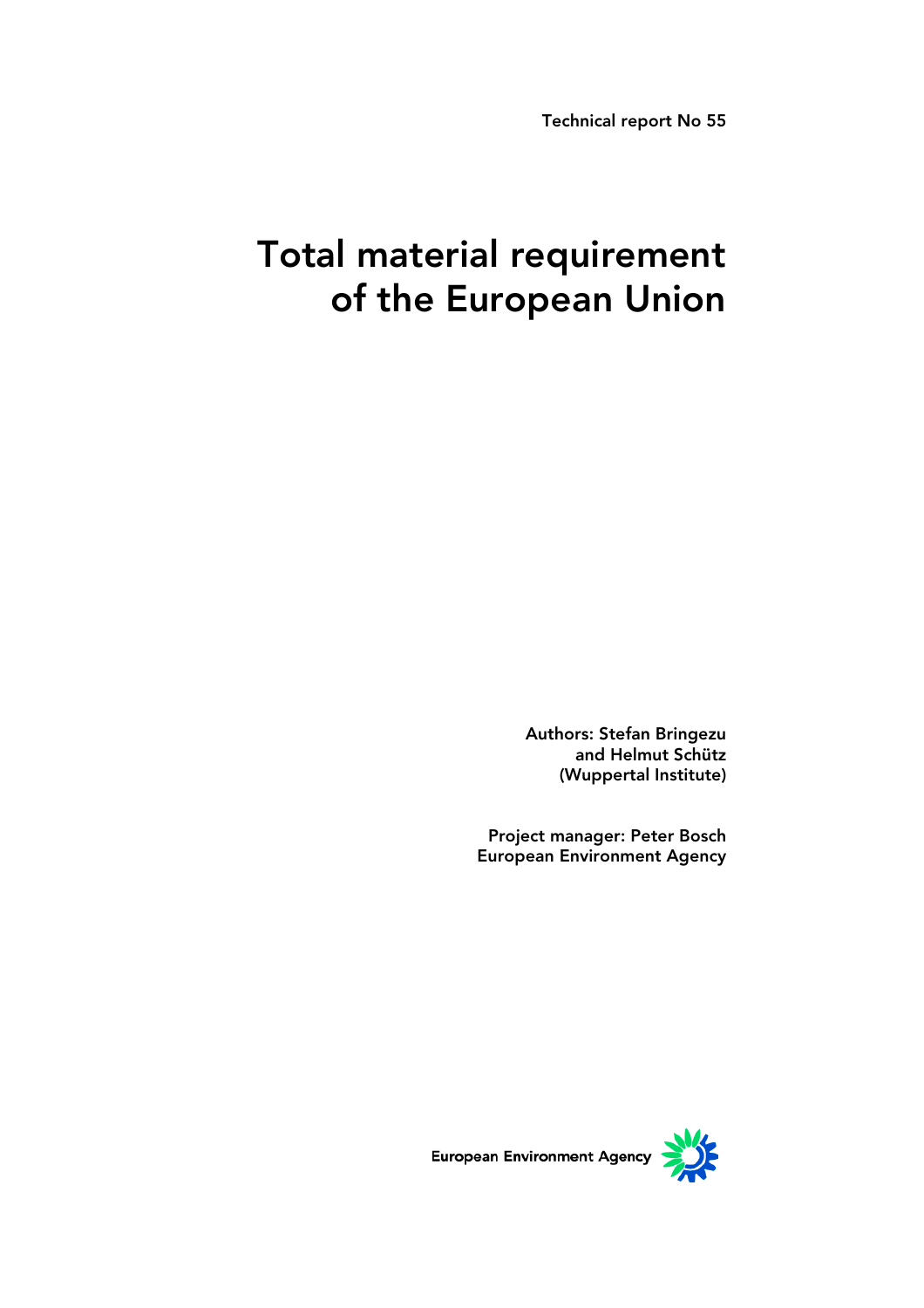Cover design: Rolf Kuchling, EEA

#### **Legal notice**

Neither the European Environment Agency nor any person or company acting on behalf of the Agency is responsible for the use that may be made of the information contained in this report.

A great deal of additional information on the European Union is available on the Internet. It can be accessed through the Europa server (http://europa.eu.int).

©EEA, Copenhagen, 2001

Reproduction is authorised provided the source is acknowledged.

*Printed in Denmark* 

Printed on recycled and chlorine-free bleached paper



European Environment Agency Kongens Nytorv 6 DK-1050 Copenhagen K Tel. (45) 33 36 71 00 Fax (45) 33 36 71 99 E-mail: eea@eea.eu.int Internet: http://www.eea.eu.int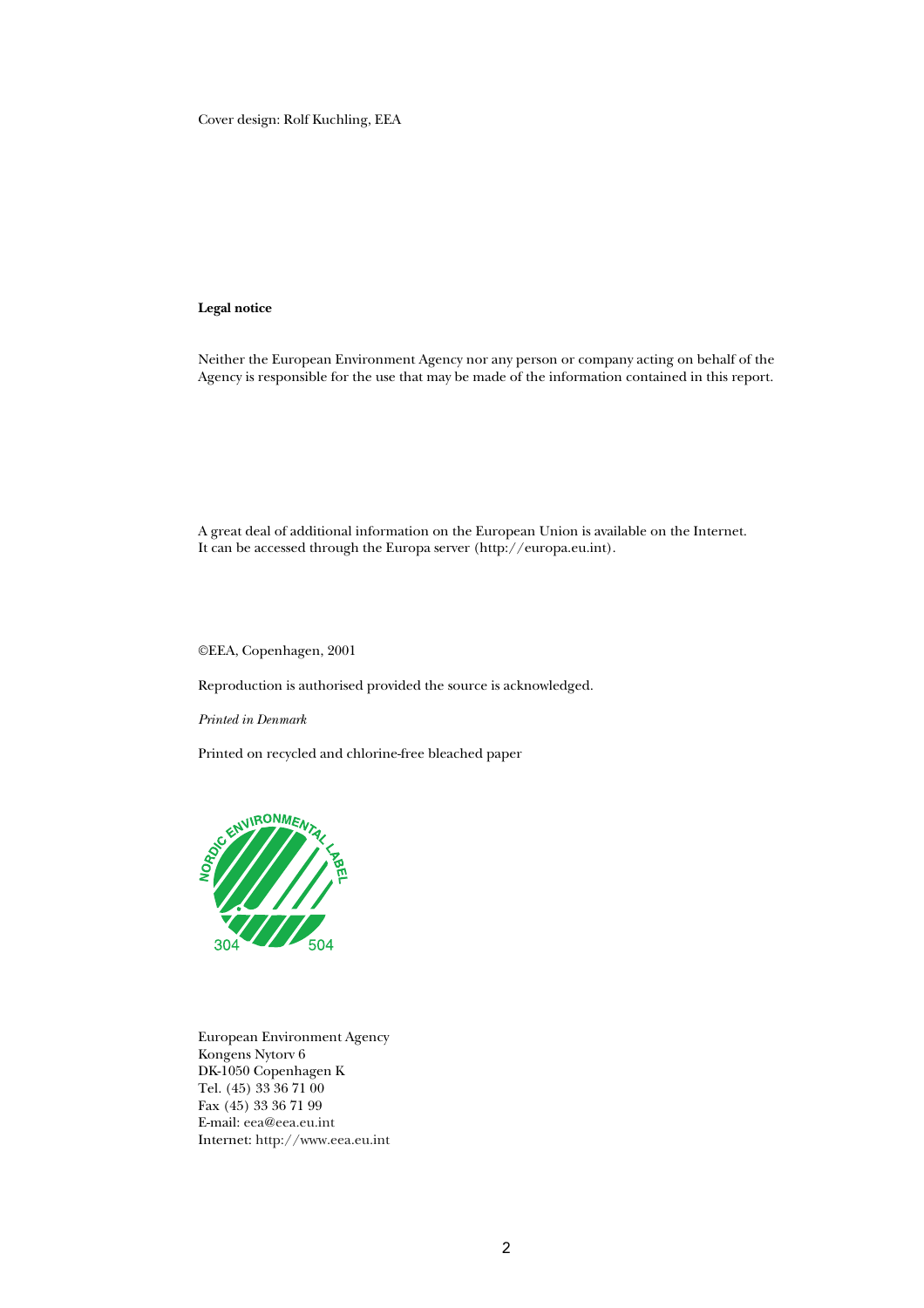## **Contents**

| 1. |                                                                   |
|----|-------------------------------------------------------------------|
| 2. |                                                                   |
| 3. |                                                                   |
| 4. |                                                                   |
|    |                                                                   |
|    | 4.2. Comparing TMR in the EU with Japan and the United States  15 |
| 5. |                                                                   |
| 6. | Resource requirements of the EU in foreign countries 21           |
| 7. |                                                                   |
| 8. |                                                                   |
| 9. |                                                                   |
|    |                                                                   |
|    |                                                                   |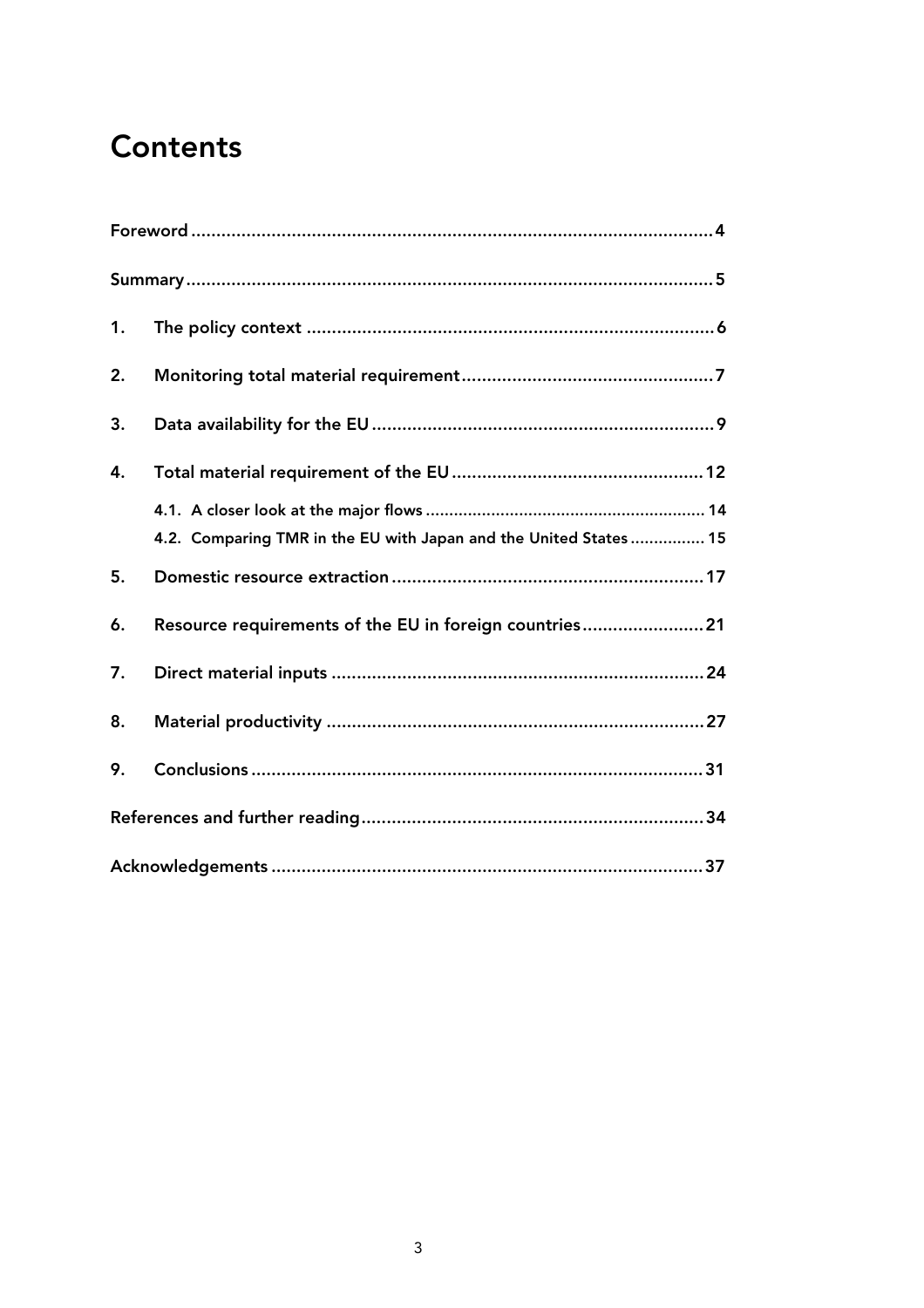## Foreword

The first edition of the regular indicator report of the European Environment Agency, *Environmental signals 2000*, contains a chapter on a new aggregated indicator for overall pressures on the environment: Total material requirement (TMR). The aim of this chapter is to explore the usefulness of such an indicator to support policy-making by showing an elaborated example. Although the EEA uses the principle that all its information must be gathered by its member countries, in this case an exemption was made, and the Wuppertal Institute was asked to process Eurostat's and its own data to come up with a first calculation of the total material requirement indicator for the European Union. More detailed, but comparable data are also available from the few countries (the Netherlands, Finland, Germany) which made their own calculations.

In this report, all outcomes of the first calculation of TMR for the EU are included. In fact it has a similar aim as the TMR chapter in the *Environmental signals 2000* report: to stimulate the discussion on the usefulness of total material requirement and related indicators for policy-making by showing concrete results.

The EEA hopes that this report will stimulate many users to have a closer look at the aggregates, and to think of possible changes for environmental and other policies.

For those who need to go into the details of the calculation the EEA has produced a separate technical report (EEA technical report No 56), which describes the methodology in detail.

Peter Bosch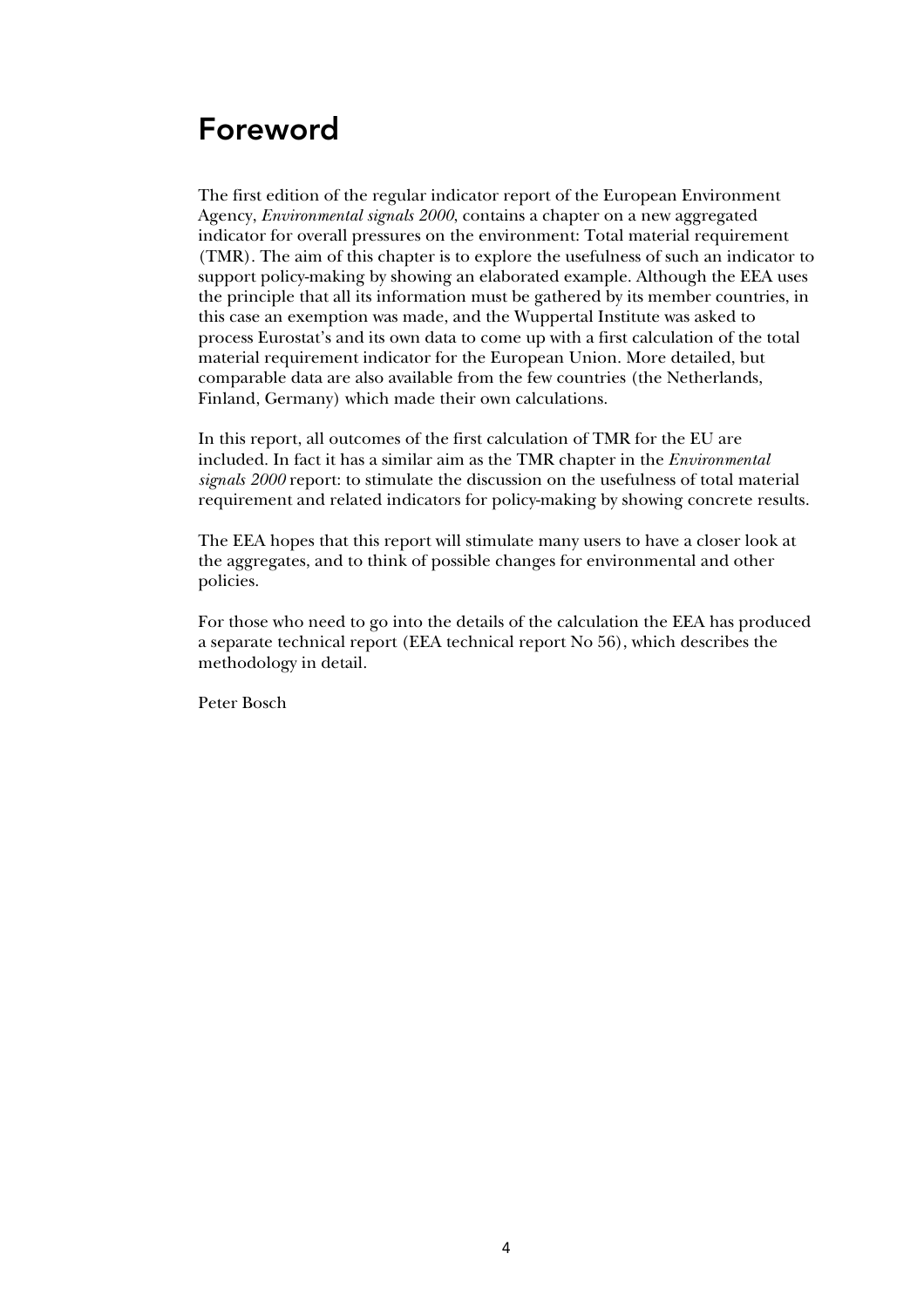## Summary

This report contains the results of the first calculation of the total material requirement of the European Union comprising both extraction from domestic sources and imports along with their hidden flows. Extraction of resources within EU-15 declined from 1985 to 1997 by 13 %. Domestic extraction tends to use resources with higher resource efficiency. Requirements for foreign resources from outside EU-15 increased from 1995 to 1997 by 11 %. Imported metals, minerals and agricultural products are associated with higher hidden flows per commodity than domestic production, indicating a relatively higher burden to the environment of foreign countries. Foreign TMR is significantly influenced by EU-15 demand for luxury and precious commodities. Direct input of primary materials (DMI) per capita was reduced by 9 % at the beginning of the 1990s but slightly increased afterwards. This led to a relative decoupling of GDP and DMI in EU-15 as a whole between 1988 and 1997. Direct material productivity of EU-15 was increased by 28 %. Whereas in most Member States economic growth had been associated with increased DMI, a reduced dependence on direct material inputs could be recorded for Finland, France, Italy, Sweden and the United Kingdom. Based on available data, total material productivity of EU-15 could be calculated for the period 1995 to 1997. No significant decoupling of TMR and GDP occurred during these three years.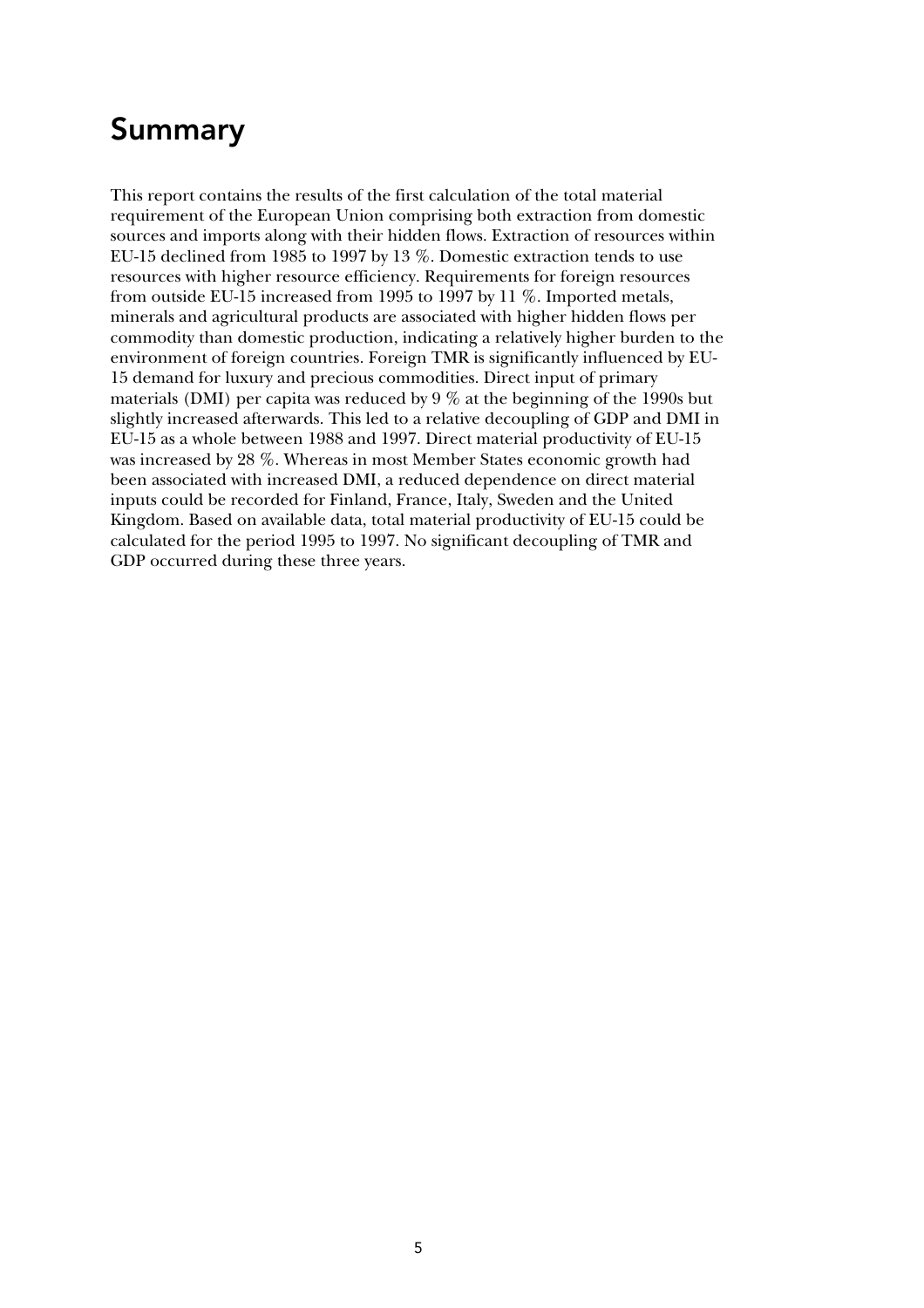### 1. The policy context

As stated in the conclusions of the meeting of the Heads of State or Government of the European Union countries in Helsinki in December 1999 (European Council 1999), a net reduction in the use of natural resources is needed to bring economic growth in line with the Earth's carrying capacity. To this end, economic performance and requirements for natural resources must be decoupled. In other words, resource efficiency should be increased. As outlined by the EEA before (European Environment Agency, 1999a,b), this strategy is regarded as a prerequisite for an absolute delinking of economic growth and resource consumption. In Helsinki in July 1999, the environmental ministers of the EU agreed that targets and timetables should be set, where appropriate, for improving eco-efficiency in the different sectors and the development monitored with appropriate indicators (*Source:*

http://presidency.finland.fi/netcomm/eventcal/showarticle.asp?intNWSAID=237 0&intIGID=6&tapah\_id=84).

As a proposal for target development, the factor 4 to 10 concept has often been mentioned (see European Environment Agency, 1999b, Gardener and Sampat, 1998) since its formulation by Schmidt-Bleek (1993) and Weizsäcker et al. (1995). In order to reduce global resource extraction by half, industrial countries should increase the efficiency of overall primary resource requirements of energy and materials in the next 30 to 50 years by 4 to 10 times. The factor 4 to 10 goal had been noted by the OECD environmental ministers in 1996 and was adopted by the Ungass in 1997. In some of the Member States it has stimulated political debate, for example, in Germany, the Netherlands and Sweden it has become part of political programmes, and in Austria and Finland it is subject to specific research (see especially Nordic Council of Ministers: 'Factors 4 and 10 in the nordic countries'). Within the context of integrated environmental and economic accounting, some Member States such as Austria, Denmark, Germany, Finland, Italy, Sweden and the United Kingdom have started to monitor the use of natural resources more comprehensively and to relate this to economic performance and industrial sectors (see Ministry of the Environment — Finland and Eurostat, 1999).

For measuring changes in consumption and production patterns, the UN presented a core set of indicators where the total material requirement (TMR) represented a major driving force (United Nations, 1998). In order to help operationalise the eco-efficiency concept, the EEA (1999b) proposed a set of EU environmental 'headline' indicators. Under the issue of 'Resource use' the 'ideal' environmental headline indicator of 'total material requirement (TMR)' was chosen.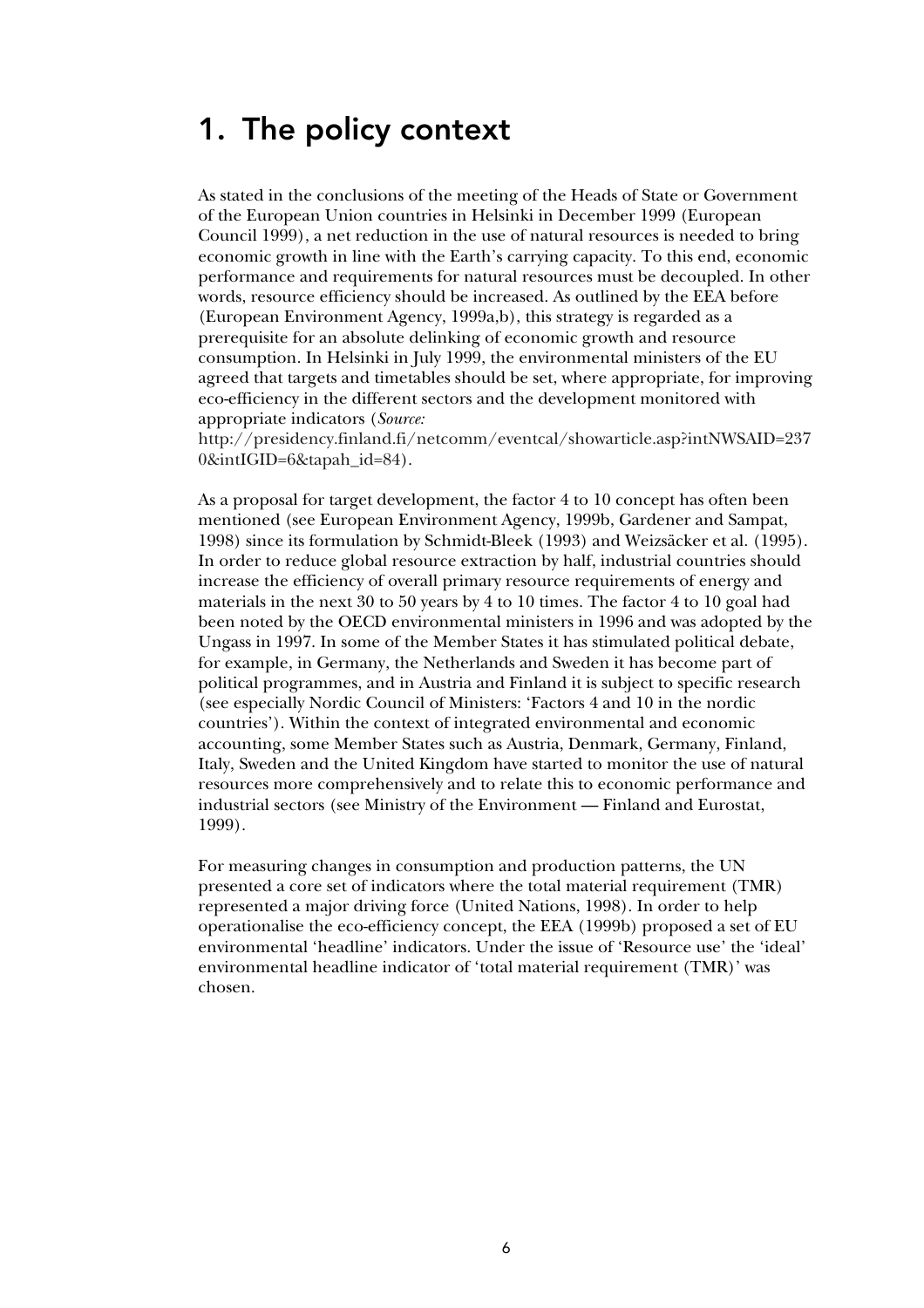### 2. Monitoring total material requirement

The TMR indicator comprises the cumulative volume of primary materials which are extracted from nature for the economic activities of a country. TMR indicates the material basis of an economy. It includes extraction from the domestic territory as well as the resource requirements associated with imports. TMR considers resource extractions for further processing (DMI = direct material input) as well as the hidden flows, that is, those extractions which are not used further but nevertheless burden the environment (overburden, extraction waste). The relation between foreign and domestic parts of TMR indicates possible shifts in environmental burden between countries.



Analogous to the cumulative energy requirements of nations, TMR accounts for global material requirements, including energy carriers and non-energy materials. TMR is a highly aggregated indicator, whereby all resource flows are aggregated in tonnes. TMR indicates a generic pressure to the environment, similar to energy requirements and overconsumption of water. The volume of resource extraction indicates in a general way the scale of local disturbances (by total extraction, including hidden flows), the throughput of the economy (DMI) and subsequent amounts of emissions and wastes.

Similar to aggregated energy indicators of energy requirements, TMR cannot be used to indicate specific environmental pressures. The different resource flows are associated with different specific impacts at various locations. Devastation of mining sites, disruption of natural habitats, contamination of groundwater and landscape changes may have an impact at the extraction site. Moreover, from a systems perspective it becomes clear that any input of material flows to the economy will lead to output flows sooner or later, many of them at other locations and in a changed composition. Thus, TMR indicates the total volume of throughput of the economy, that is, the potential amount of wastes and emissions. Some of these resource flows such as construction minerals are used for some decades; others, such as nutrition flows, may be released again to the environment within the same year. For example, around 80 % of the total material input (DMI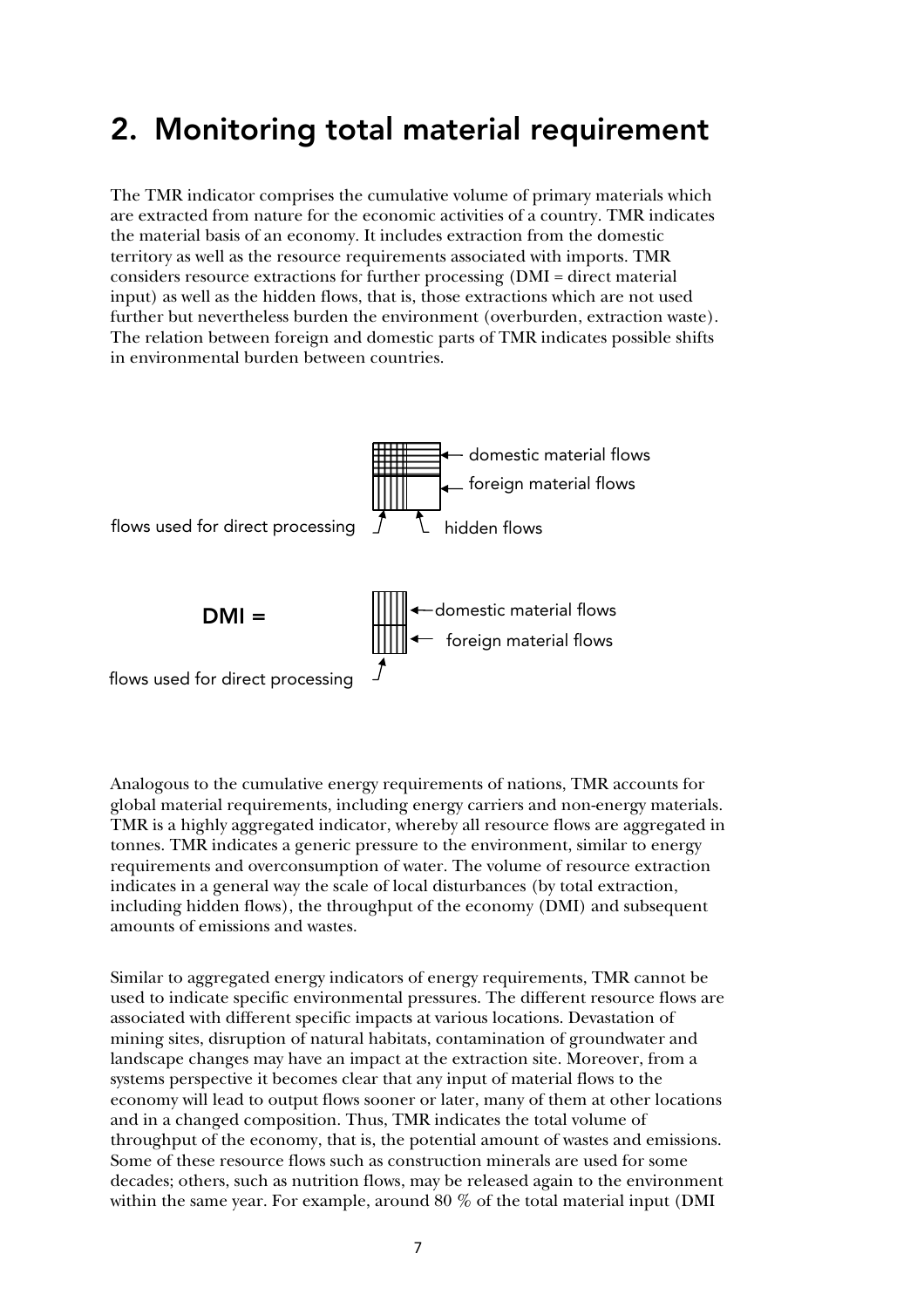plus domestic hidden flows) into the German economy between 1991 and 1996 was released again to the environment within one year.

TMR comprises all resource extraction besides water and air. The data on domestic material requirement are provided by statistics on industrial production, agriculture, forestry and fisheries. These data are supplemented by specific information on the hidden flows, such as overburden and extraction waste in mining and quarrying, excavation by construction and dredging, and erosion of agricultural fields. The physical data on imports are provided by foreign trade statistics. Imports are grouped into raw materials, semi-manufactured products and final products. Based on statistics, raw materials are traced back to delivering countries. Specific extraction coefficients are used to account for the hidden flows of raw materials. The semi-manufactured products are classified according to the main constituent (e.g. steel, aluminium) and combined with data on cumulative material requirements. The final products are only accounted for by their own weight. Thus, the resulting values represent minimum estimates for the total material requirement. Although the presented values are preliminary, the order of magnitude seems to be valid enough for international comparisons.

TMR comprises all primary resources required for the production side of an economy, including trade and service activities. Each input contributing to value added is considered, in other words, pure transit is not accounted for. Countries with high dependence on either domestic resource extraction or imports exhibit high TMR values, irrespective of whether the resulting production is exported or consumed within the country itself. DMI comprises domestic resource production plus the physical amount of the imports.

The total material consumption (TMC) of resources of an economy can be derived from TMR by deducting the exports and their hidden flows. In contrast to TMR, TMC does not contain double counting of materials for individual economies.

So far, TMR has only been calculated for a few European countries such as Germany (Bringezu and Schütz, 1995, Bringezu, 1997), the Netherlands (Adriaanse et al., 1997, 1998), Finland (Juutinen and Mäenpää, 1999), and Poland (Mündl et al., 1999). The first calculation of TMR for the EU is presented and analysed below. At present, the United Kingdom is conducting research on the British TMR, and Denmark is considering a TMR study.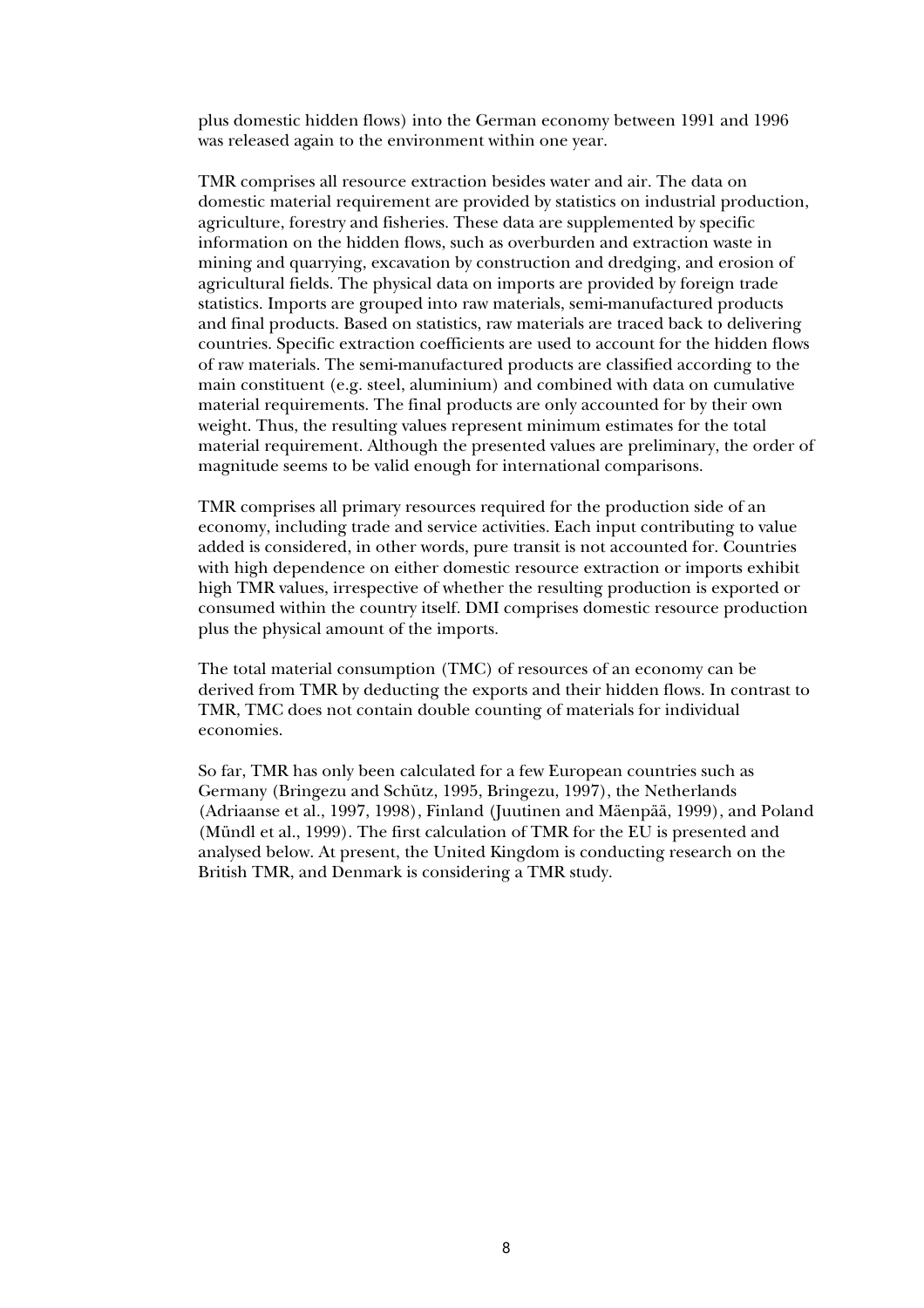## 3. Data availability for the EU

The basic structure of TMR is reflected in its two main accounting components (see also the illustration in Chapter 2):

- domestic material flows (direct material inputs and hidden flows);
- foreign material flows (direct material inputs and hidden flows).

A detailed description of the step-by-step accounting of TMR for the EU is given in the technical annex to this report.

The study originally aimed at a timescale of 1985 to 1997. However, during that time the EU membership underwent significant changes. In 1986, Portugal and Spain joined the European Community. In 1990, the former GDR was reunited with the Federal Republic of Germany, thus increasing EU territory. The latest expansion of the European Union to EU-15 resulted from the accession of Austria, Finland and Sweden in 1995. The European Community has gradually been developing since its inception in 1952 (Table 1). Its monetary union is still incomplete in the year 2000. Twelve candidate countries are currently negotiating for accession.

|                    | Year of accession | Member of monetary union |
|--------------------|-------------------|--------------------------|
| Belgium            | 1952/58(1)        | Yes                      |
| France             | 1952/58 (1)       | Yes                      |
| Germany            | 1952/58 (1)       | Yes                      |
| Italy              | 1952/58 (1)       | Yes                      |
| Luxembourg         | 1952/58 (1)       | Yes                      |
| <b>Netherlands</b> | 1952/58 (1)       | Yes                      |
| Denmark            | 1973              | $(^{2})$                 |
| Ireland            | 1973              | Yes                      |
| United Kingdom     | 1973              |                          |
| Greece             | 1981              | $(^3)$                   |
| Portugal           | 1986              | Yes                      |
| Spain              | 1986              | Yes                      |
| Austria            | 1995              | Yes                      |
| Finland            | 1995              | Yes                      |
| Sweden             | 1995              |                          |

### Table 1: Member States of the European Union (as of March 2000)

( 1 ) 1952: European Community for Coal and Steel; 1958: European Economic Community.

( 2 ) Denmark will decide about application for membership by public vote in September 2000; Sweden and the United Kingdom are also considering public votes.

 $\int_3$ ) Greece has officially applied for membership (as of March 2000).

NB: The 12 candidate countries are: Estonia, Latvia, Lithuania, Poland, Czech Republic, Slovakia, Hungary, Slovenia, Romania, Bulgaria, Cyprus, Malta.

The gradual development of the European Union is associated with inconsistent statistics being available for TMR accounting. At the time of this study, a consistent timescale of TMR for EU-15 could only be established for 1995 to 1997 (Figure 1). For EU-12, a timescale was worked out from 1988 to 1994. It has to be noted, however, that this period of time was affected by German re-unification. Data for the former GDR have only been integrated into Eurostat's foreign trade statistics since 1991. Consequently, TMR of EU-12 from 1988 to 1990 is exclusive of the former GDR, but data from 1991 to 1994 include the 'five new federal states' of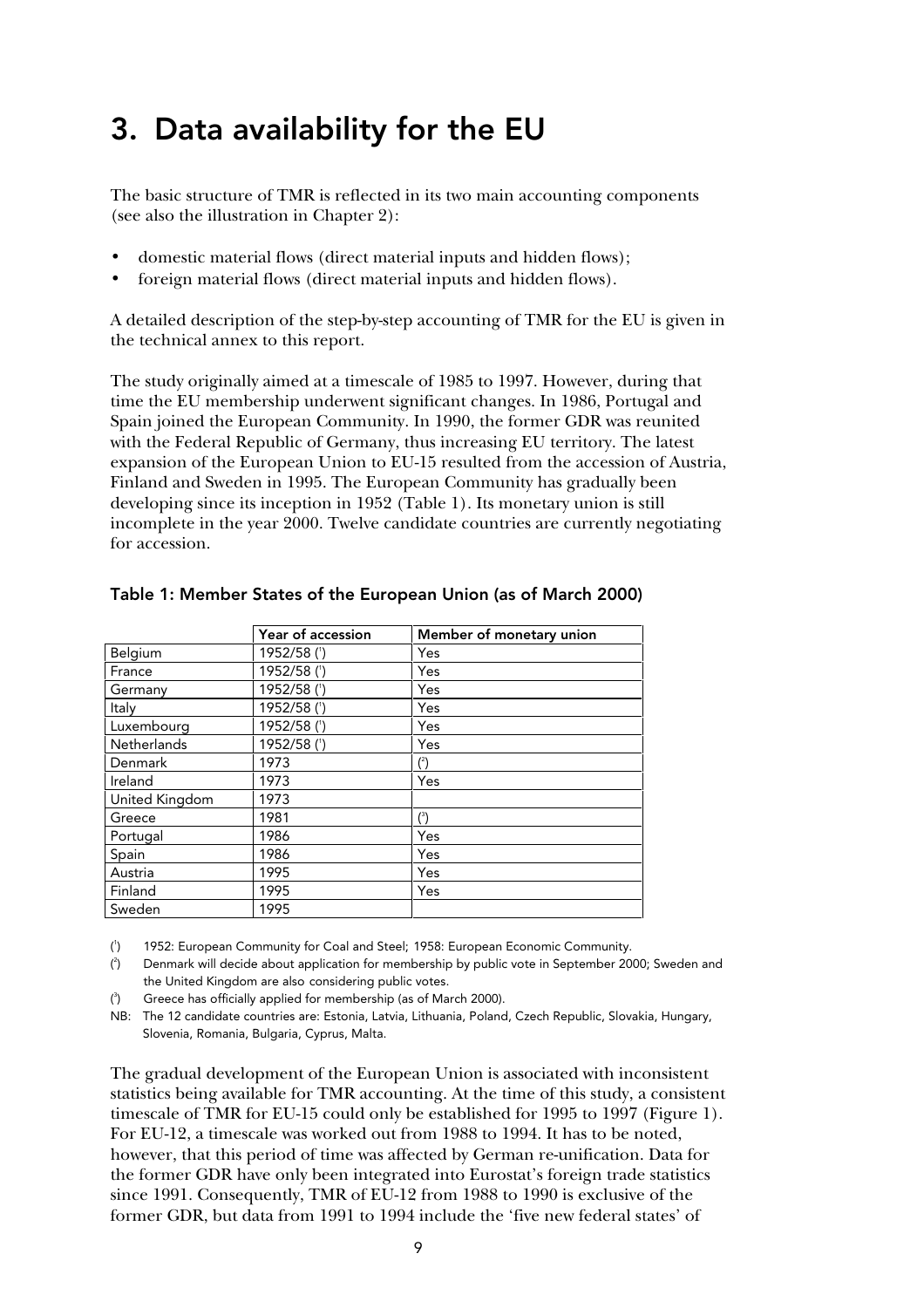the re-united Germany. The corresponding changes in population, GDP and GDP per capita are shown in Table 2.

### Figure 1: Availability of data for TMR and its individual accounting aggregates in EU

|                     | EU 12 incl. former GDR<br>EU 12 excl. former GDR |           |      |      |      |      |      |      |      |      |      |      |      |
|---------------------|--------------------------------------------------|-----------|------|------|------|------|------|------|------|------|------|------|------|
|                     |                                                  | 1985 1986 | 1987 | 1988 | 1989 | 1990 | 1991 | 1992 | 1993 | 1994 | 1995 | 1996 | 1997 |
| Domestic DMI        |                                                  |           |      |      |      |      |      |      |      |      |      |      |      |
| Domestic HF         |                                                  |           |      |      |      |      |      |      |      |      |      |      |      |
| Foreign DMI         |                                                  |           |      |      |      |      |      |      |      |      |      |      |      |
| Foreign HF          |                                                  |           |      |      |      |      |      |      |      |      |      |      |      |
| <b>DMI</b>          |                                                  |           |      |      |      |      |      |      |      |      |      |      |      |
| HF                  |                                                  |           |      |      |      |      |      |      |      |      |      |      |      |
| TMI                 |                                                  |           |      |      |      |      |      |      |      |      |      |      |      |
| <b>TMR</b> domestic |                                                  |           |      |      |      |      |      |      |      |      |      |      |      |
| TMR foreign         |                                                  |           |      |      |      |      |      |      |      |      |      |      |      |
| <b>TMR</b>          |                                                  |           |      |      |      |      |      |      |      |      |      |      |      |
|                     | <b>EU 15</b>                                     |           |      |      |      |      |      |      |      |      |      |      |      |
|                     | 1985                                             | 1986      | 1987 | 1988 | 1989 | 1990 | 1991 | 1992 | 1993 | 1994 | 1995 | 1996 | 1997 |
| Domestic DMI        |                                                  |           |      |      |      |      |      |      |      |      |      |      |      |
| Domestic HF         |                                                  |           |      |      |      |      |      |      |      |      |      |      |      |
| Foreign DMI         |                                                  |           |      |      |      |      |      |      |      |      |      |      |      |
| Foreign HF          |                                                  |           |      |      |      |      |      |      |      |      |      |      |      |
| <b>DMI</b>          |                                                  |           |      |      |      |      |      |      |      |      |      |      |      |
| $\overline{HF}$     |                                                  |           |      |      |      |      |      |      |      |      |      |      |      |
| TMI                 |                                                  |           |      |      |      |      |      |      |      |      |      |      |      |
| <b>TMR</b> domestic |                                                  |           |      |      |      |      |      |      |      |      |      |      |      |
| TMR foreign         |                                                  |           |      |      |      |      |      |      |      |      |      |      |      |
| TMR                 |                                                  |           |      |      |      |      |      |      |      |      |      |      |      |

DMI = Direct Material Input

HF = Hidden Flows

TMI = Total Material Input = Domestic TMR plus Foreign DMI

TMR = Total Material Requirement = DMI plus HF

Data for the domestic extraction of minerals were available for EU-15 from DG III's *European minerals yearbook* only until 1995. Therefore, TMR for EU-15 in 1996 and 1997 must be characterised as preliminary. However, for 1996 and 1997, data on domestic mineral extraction were available for Germany (database of Wuppertal Institute) and Finland (database of Thule Institute at University of Oulu, Finland, Juutinen and Mäenpää, 1999). Data for 1996 were also available for Austria (database of the Institute for Interdisciplinary Research and Continuing Education in Vienna — IFF). Data for the remaining years and other EU Member States were estimated by analysing the past trend of the single commodity inputs and continuing it for 1996 and 1997.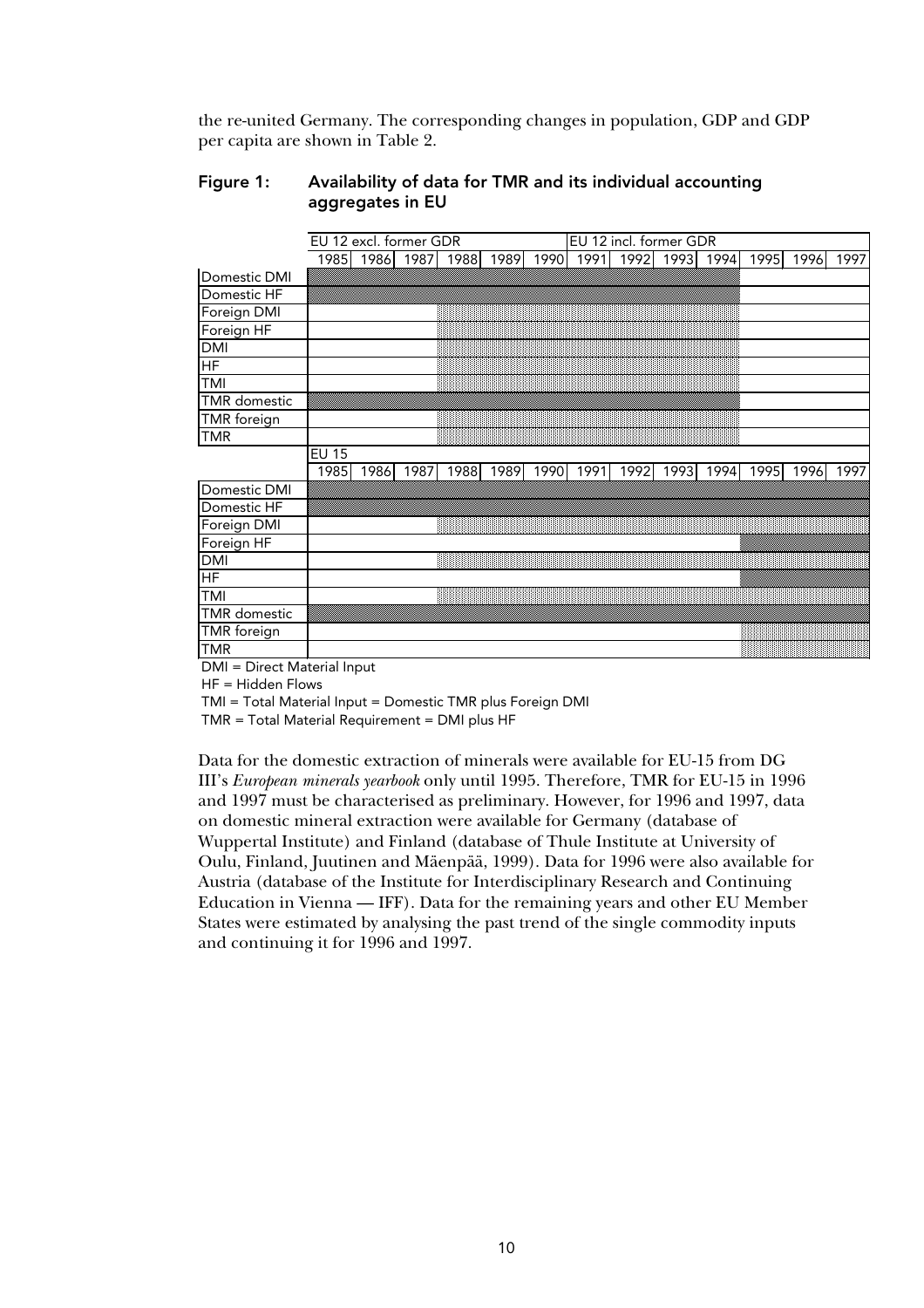|                                      | Year | Population | GDP                                        | GDP per capita    | Population               | GDP                      | GDP per capita           |
|--------------------------------------|------|------------|--------------------------------------------|-------------------|--------------------------|--------------------------|--------------------------|
|                                      |      | 1000       | <b>Billion</b><br>ECU at<br>1985<br>prices | ECU<br>per capita | Index<br>1988<br>$= 100$ | Index<br>1988<br>$= 100$ | Index<br>1988<br>$= 100$ |
| EU-12 excluding former<br><b>GDR</b> | 1988 | 323 425    | 3700                                       | 11 440            | 100                      | 100                      | 100                      |
|                                      | 1989 | 324 747    | 3827                                       | 11 785            | 100                      | 103                      | 103                      |
|                                      | 1990 | 326 646    | 3 9 4 0                                    | 12 062            | 101                      | 106                      | 105                      |
| EU-12 including former<br><b>GDR</b> | 1991 | 344 251    | 4 2 2 1                                    | 12 262            | 106                      | 114                      | 107                      |
|                                      | 1992 | 345 832    | 4 2 7 0                                    | 12 347            | 107                      | 115                      | 108                      |
|                                      | 1993 | 347 391    | 4 2 6 7                                    | 12 2 8 4          | 107                      | 115                      | 107                      |
|                                      | 1994 | 348 593    | 4 2 4 9                                    | 12 189            | 108                      | 115                      | 107                      |
| <b>IEU-15</b>                        | 1995 | 371 588    | 4 8 2 6                                    | 12 988            | 115                      | 130                      | 114                      |
|                                      | 1996 | 372 850    | 4 9 0 9                                    | 13 167            | 115                      | 133                      | 115                      |
|                                      | 1997 | 373 890    | 5 0 4 1                                    | 13 4 8 2          | 116                      | 136                      | 118                      |

### Table 2: Population, GDP and GDP per capita of EU-12 and EU-15 from 1988 to 1997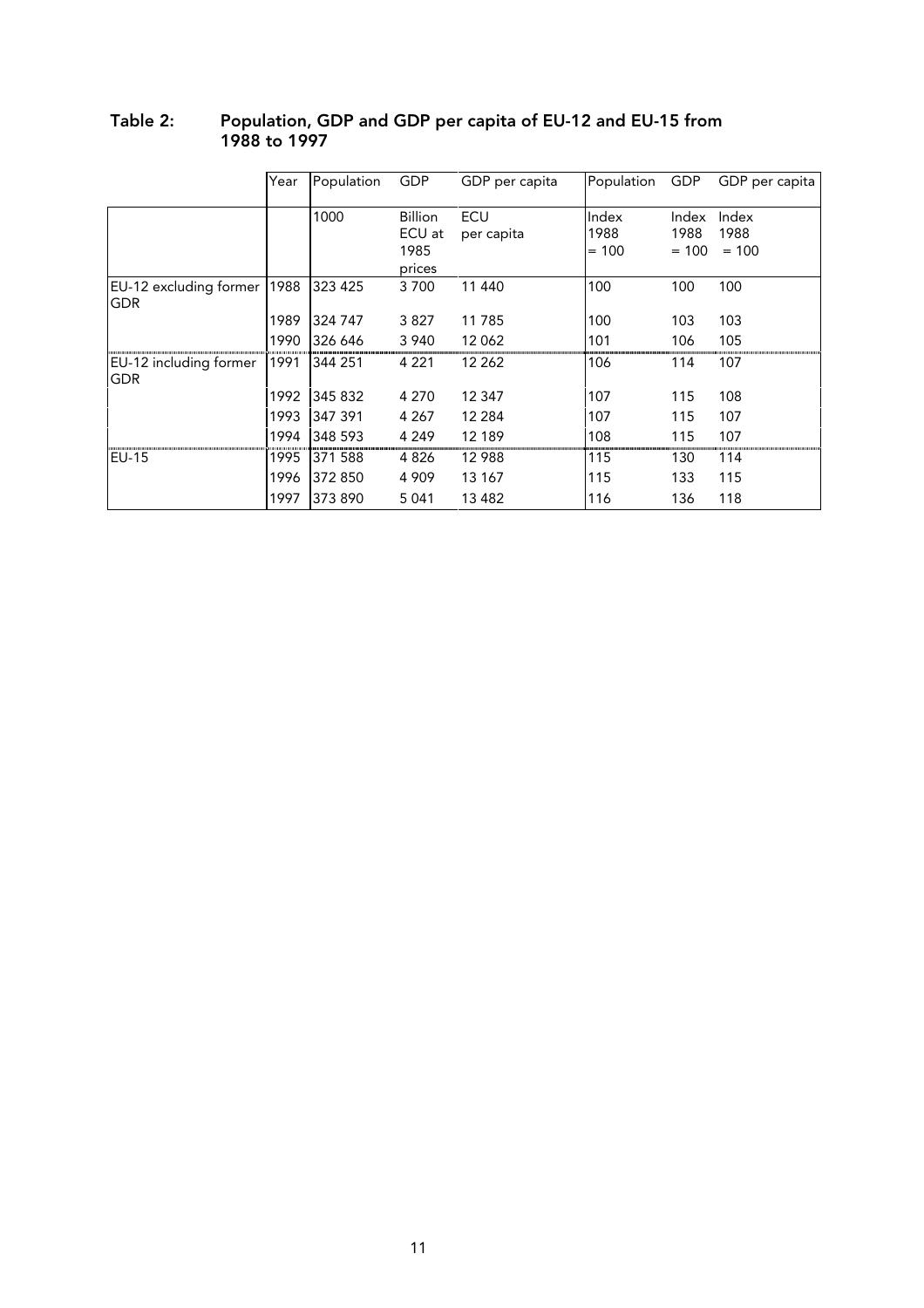## 4. Total material requirement of the EU

TMR of EU-15 increased slightly from 1995 to 1997 from 18.1 to 18.7 billion tonnes, which is about 49 to 50 tonnes per capita. A similar per capita level of TMR ranging from 45 to 49 tonnes per capita had been observed for EU-12 between 1988 and 1994 (Figure 2). The aggregated material inputs of domestic DMI (15 to 16 tonnes per capita) and foreign DMI (3 to 4 tonnes per capita) were considerably similar throughout the study period, despite the changing economic territories.

The per capita domestic hidden flows showed greater variations (13 to 18 tonnes per capita) with its highest level in 1991 with the inclusion of the former GDR. This was mainly because of high quantities of lignite extraction as the major energy basis of the socialist economy of GDR, alongside huge amounts of overburden removed to extract the coal. After 1991, in the course of technological conversion to the West German market economy, lignite mining in the former GDR, now the 'neue *Länder*' within the re-united Germany, was drastically reduced leading to a significant decrease in domestic TMR per capita in the EU. For example, the total German contribution by lignite overburden to domestic hidden flows of the EU decreased from 7.3 tonnes per capita in 1991 to 4.4 tonnes per capita in 1997.

Hidden flows associated with imports varied between 12 and 16 tonnes per capita in EU-12 from 1988 to 1995 with a peak in 1989. These variations were strongly determined by imports of precious metals as raw materials. Foreign hidden flows of EU-15 increased from 14.7 to 16.5 tonnes per capita from 1995 to 1997, also mainly because of imported metals.



Figure 2: TMR of EU in tonnes per capita, 1988 to 1997

 $DMI =$  direct materials input;  $HF =$  hidden flows

NB: 1988 to 1990 refers to EU-12 excluding the former GDR; 1991 to 1994 refers to EU-12 including the former GDR; 1995 to 1997 refers to EU-15.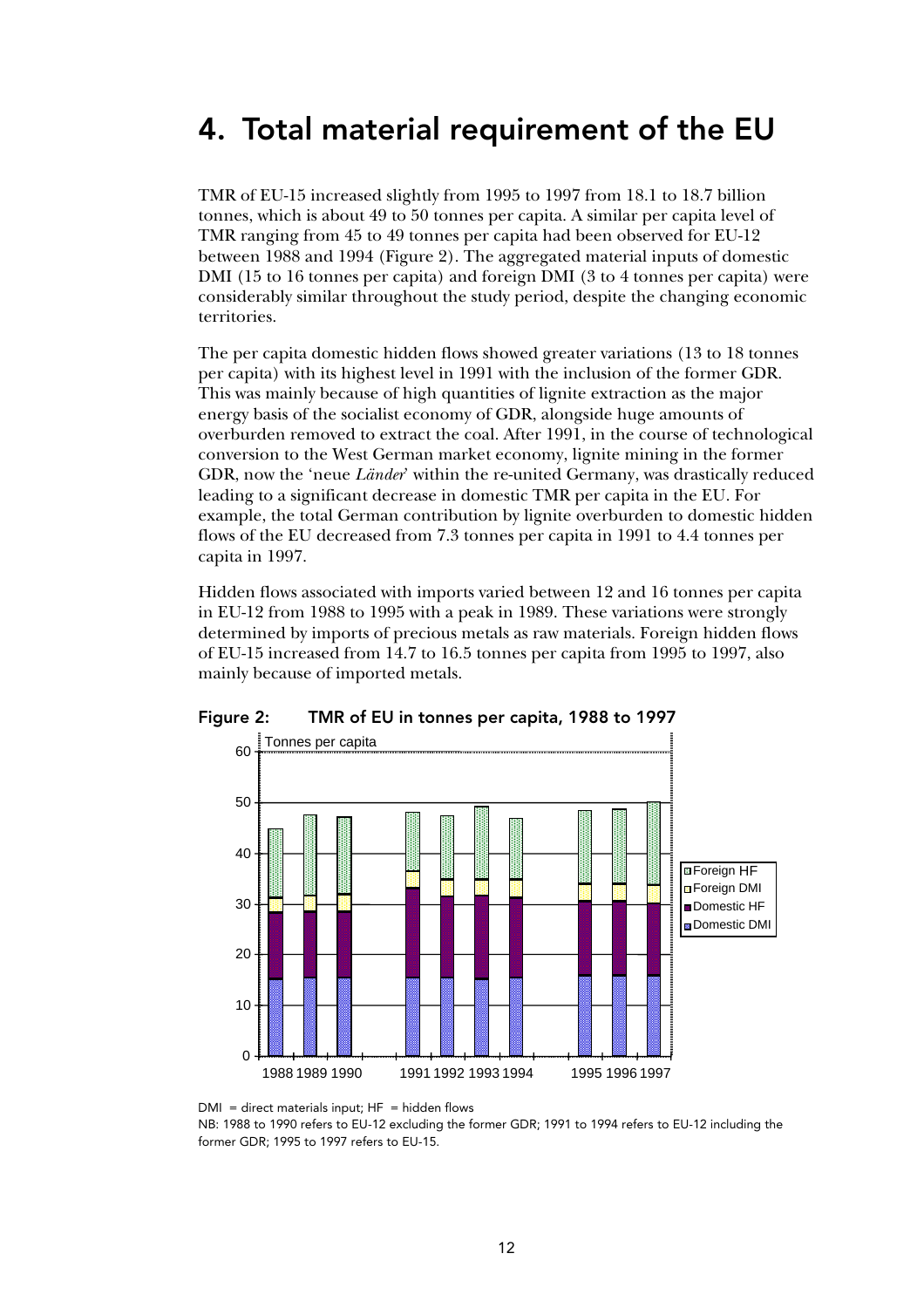In comparison with socioeconomic data for population and GDP (see also Table 2), the relative developments of DMI, hidden flows and TMR are shown in Figure 3. The expansion of EU from 1990 to 1991 and from 1994 to 1995 was associated with a higher increase in GDP than in population size. From 1988 to 1997 resource flows of the EU increased to a higher degree than population numbers but to a lower degree than GDP. Direct material inputs increased about 6 % after inclusion of the former GDR in 1991 but did not change significantly until 1993. DMI increased by about 8 % in EU-15 in 1995 compared to EU-12. DMI in EU-15 increased slightly from 1995 until 1997.

Most obvious changes with material flows occurred with hidden flows. These were about 8 % higher in 1991 compared to 1990 (mainly because of overburden by lignite mining in the former GDR, see before), increased until 1993 and decreased again in 1994. In EU-15, from 1995 to 1997, the absolute level of hidden flows was only slightly higher than in EU-12 in 1993. Due to increased levels of both DMI and hidden flows, the TMR in EU-15 in 1995 was about 12 % higher than in EU-12 in 1994. TMR increased from 1995 to 1997 in EU-15 by about 4 %.

These basic data show that with expanding economic territories of the EU material resource requirements increased, though with different levels for DMI, hidden flows and TMR indicating significant changes in hidden flow ratios to direct material inputs. This will be addressed in the following chapters. The temporal trends of the material productivities per unit of gross domestic product will be described later (see Chapter 8).



Figure 3: Population, GDP, DMI, hidden flows and TMR of EU, 1988 to 1997

GDP = gross domestic product (given at constant prices for 1985); DMI = direct materials input (tonnes); HF  $=$  hidden flows (tonnes); TMR  $=$  total material requirement (tonnes).

NB: 1988 to 1990 refers to EU-12 excluding the former GDR; 1991 to 1994 refers to EU-12 including the former GDR; 1995 to 1997 refers to EU-15.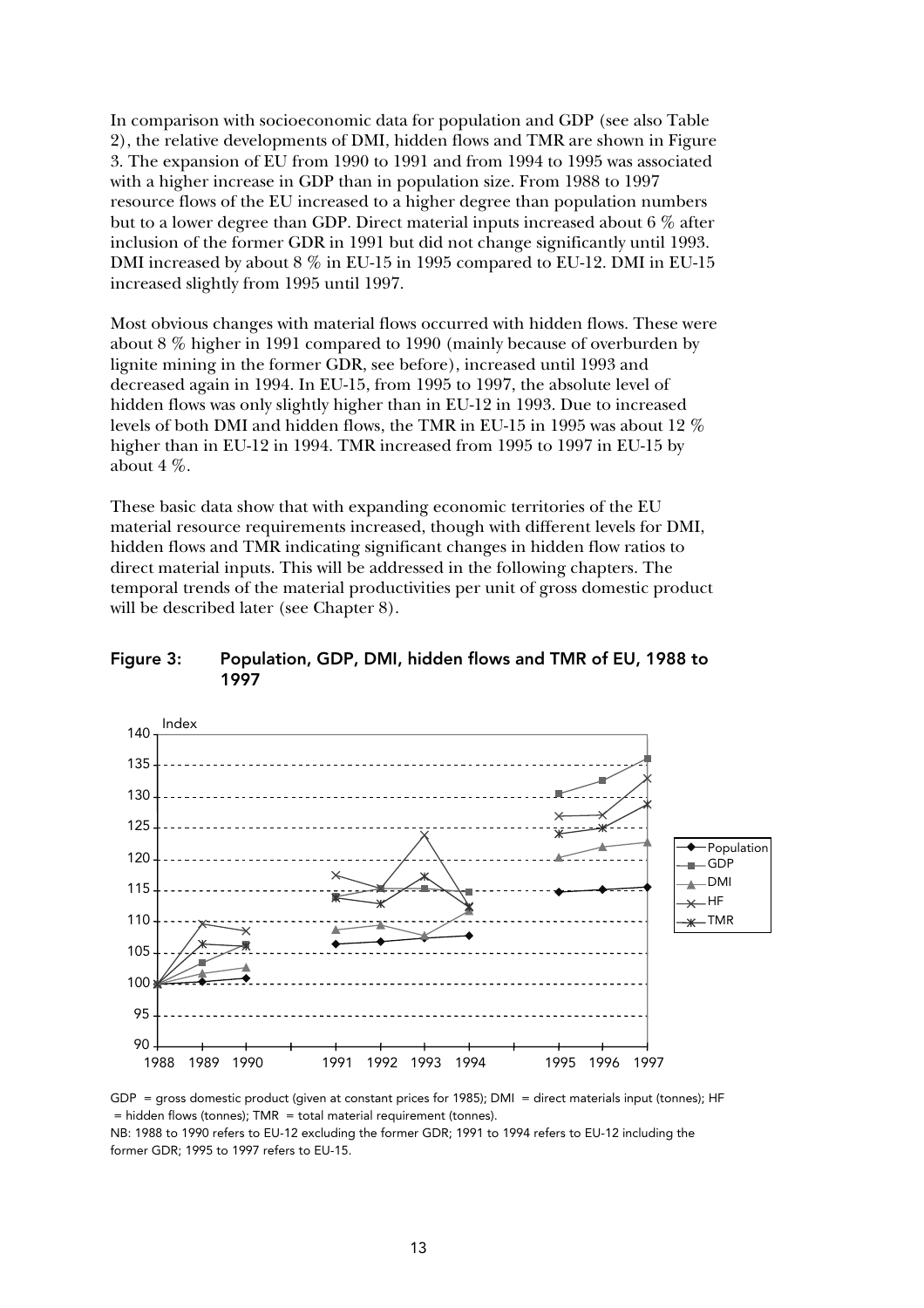### 4.1. A closer look at the major flows

To find out its main components, TMR was differentiated by major material flows which are fossil fuels, minerals, metals, biomass excavation and erosion.

#### *Fossil fuels*

More than two thirds (72 %) of EU-15 TMR in 1995 are represented by resource flows of fossil fuels, metals and minerals (Figure 5). On the per capita average, EU-15 in 1995 extracted 14.2 tonnes of fossil fuel resources. Energy carrier plus hidden flows amounted to 29 % of TMR. Due to a lower use of energy and a reduced amount of coal use in Europe, this is only 43.4 % of the 1994 fossil fuel resource requirement of the United States. Nevertheless, in some Member States such as Germany which still depend to a large extent on coal extraction, the fossil fuels reach the same order of magnitude as in the United States. From the countries studied, Finland succeeds with the lowest fossil fuel resource requirement.

#### *Minerals*

Mineral resources are mainly used for construction. Production in EU-15 demands 10.7 tonnes per capita ( $t/cap$ .) The requirements are almost the same in EU-15 and in the United States. From the Member States studied, Germany and Finland had the highest rate of mineral extraction due to the production of sand and gravel as well as natural stones in Germany, and the extraction of gravel in Finland. The German values are twice those of EU-15 as a whole, due to construction activities for houses and infrastructures which still rely on high inputs of minerals for concrete. The lowest requirements for minerals are shown for the Netherlands.

#### *Metals*

Resource requirements for metals are at a higher level in EU-15 (10.1 t/cap.) than in the United States  $(9.4 \frac{t}{cap})$ . A significantly higher level is reached in Finland (21.5 t/cap.) where metal manufacturing still represents a significant element in industrial production. In comparison, the metal resource requirements of Japan in 1994 were 1.6 times lower than those of EU-15 in 1995.

#### *Biomass*

With 6 t/cap., biomass represents 12 % of TMR in EU-15. This is only 2 % lower than the US biomass harvest in 1994. Most of the biomass stems from agriculture. However, Finland provides a twofold exception. Firstly, the input of biomass amounts to 23 % of TMR, and secondly, the biomass is dominated by forestry cuts which also represent a significant basis for the Finnish export industry. Compared to EU-15 as a whole, the proportion of regrowing resources in Finland is 1.9 times higher.

#### *Erosion*

Erosion of agricultural fields contributes to only 10 % of TMR in EU-15. In the United States this problem has been reduced by significant policy programmes but still exceeds the EU-15 level by 2.9 times. From the Member States studied, only the Netherlands is clearly above the average. This reflects the high amount of agricultural imports mainly from non-European countries. Products such as coffee and cocoa which are traded and processed in the Netherlands are associated with high levels of erosion in countries of the south.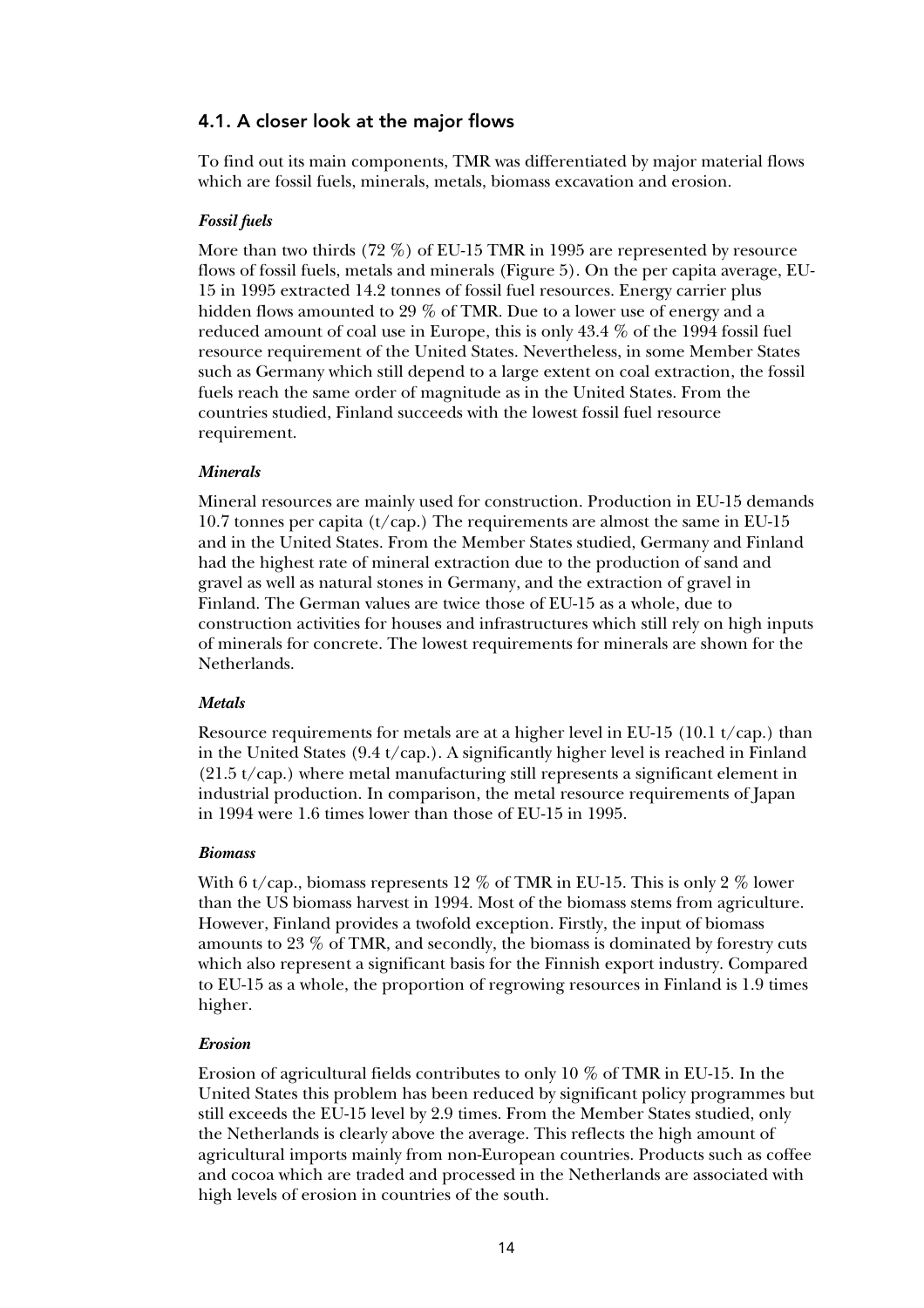### 4.2. Comparing TMR in the EU with Japan and the United States

In 1995, TMR of EU-15 amounted to 18.1 billion tonnes, which is 49 tonnes per capita. This was significantly lower than TMR of United States, which was  $84 \frac{t}{cap}$ . in 1994. And it was not much higher than the value for Japan in 1994 with 45 t/cap. Both countries have a higher GDP per capita than EU-15. In comparison, in Poland in 1995 GDP per capita was only 19 % of EU-15 whereas TMR has already reached 59 % of the Member States as a whole (Figure 4).

### Figure 4: TMR and GDP of the EU in comparison to some Member States and other countries



Note: GDP given at constant prices and exchange rates for 1990. Source: Wuppertal Institute, WRI, NIES, VROM, Thule Institute, INE and Warsaw University.

With respect to future development, the question arises as to whether EU-15 may successfully decouple further economic growth and TMR, and whether it may improve resource productivity even further than countries like Japan. This country had material productivity in 1994 which was 1.5 times higher than EU-15 in 1995. One may expect that material productivity of a country like Poland would have to rise 3.1 times as much if it is to even come near the current EU-15 average. Nevertheless, within EU-15 there is a significant range of material productivity. Finland, the Netherlands and Germany are all below the average level (62 %, 80 %, and 87 % respectively). Further work is needed to indicate those Member States which perform significantly higher material productivity in terms of GDP per TMR.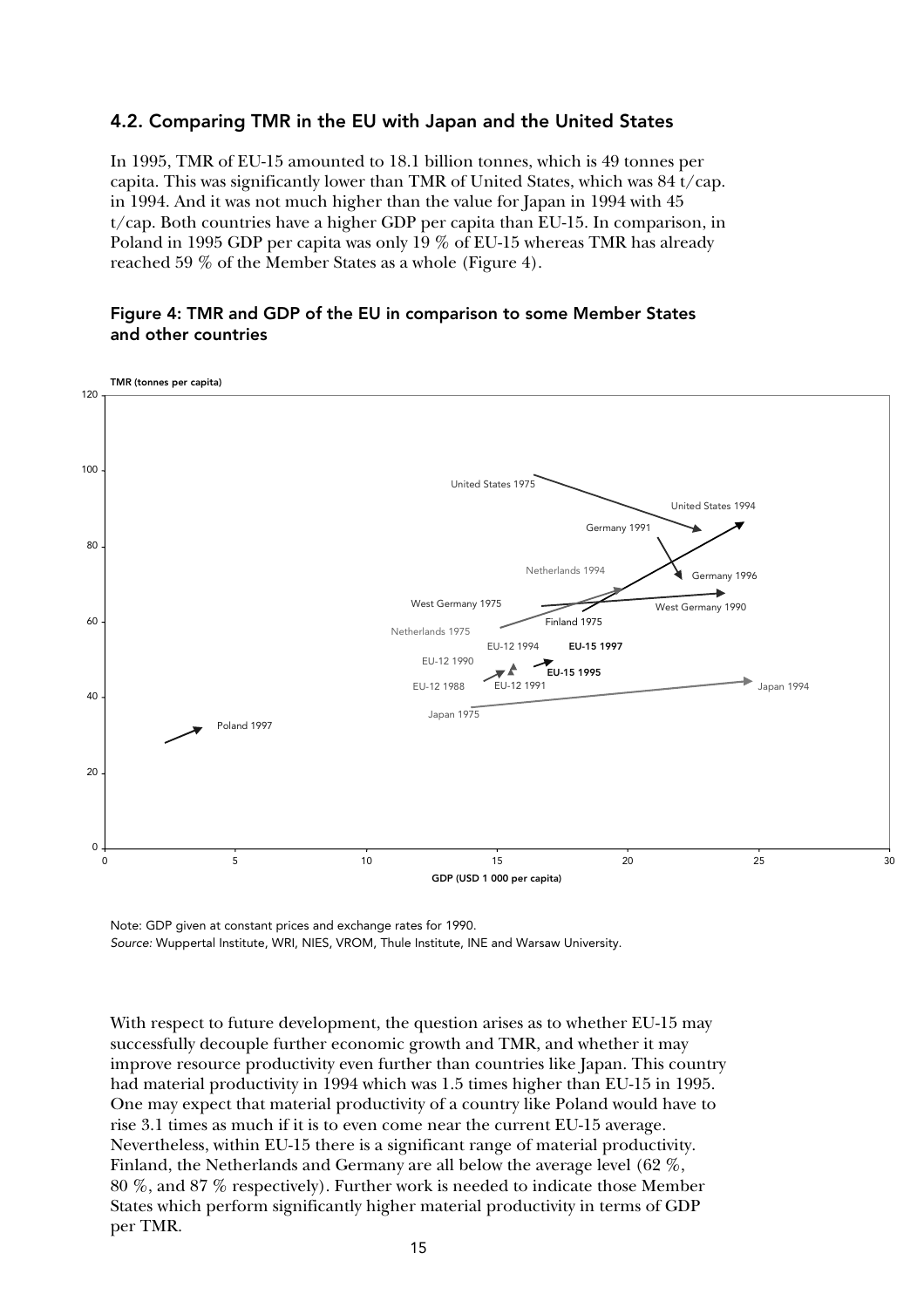$\odot$  From 1988 to 1997, the level of TMR per capita in the EU remained constantly high, indicating continuous pressure on the global environment due to resource extraction for the EU economy. Between 1995 and 1997, TMR per capita increased by 3 %. This contributed to an increase, from 1988 to 1997, by 11 %. With 49 t/cap., TMR of EU-15 as a whole is much less than TMR of the United States and similar to the level of Japan. TMR of EU-15 is dominated by energy, metals and mineral resources.





NB: Hidden flows are included in fossil fuels, metals and minerals or are represented by excavation and erosion.

Source: Wuppertal Institute, WRI, NIES, VROM, Thule Institute, INE and Warsaw University.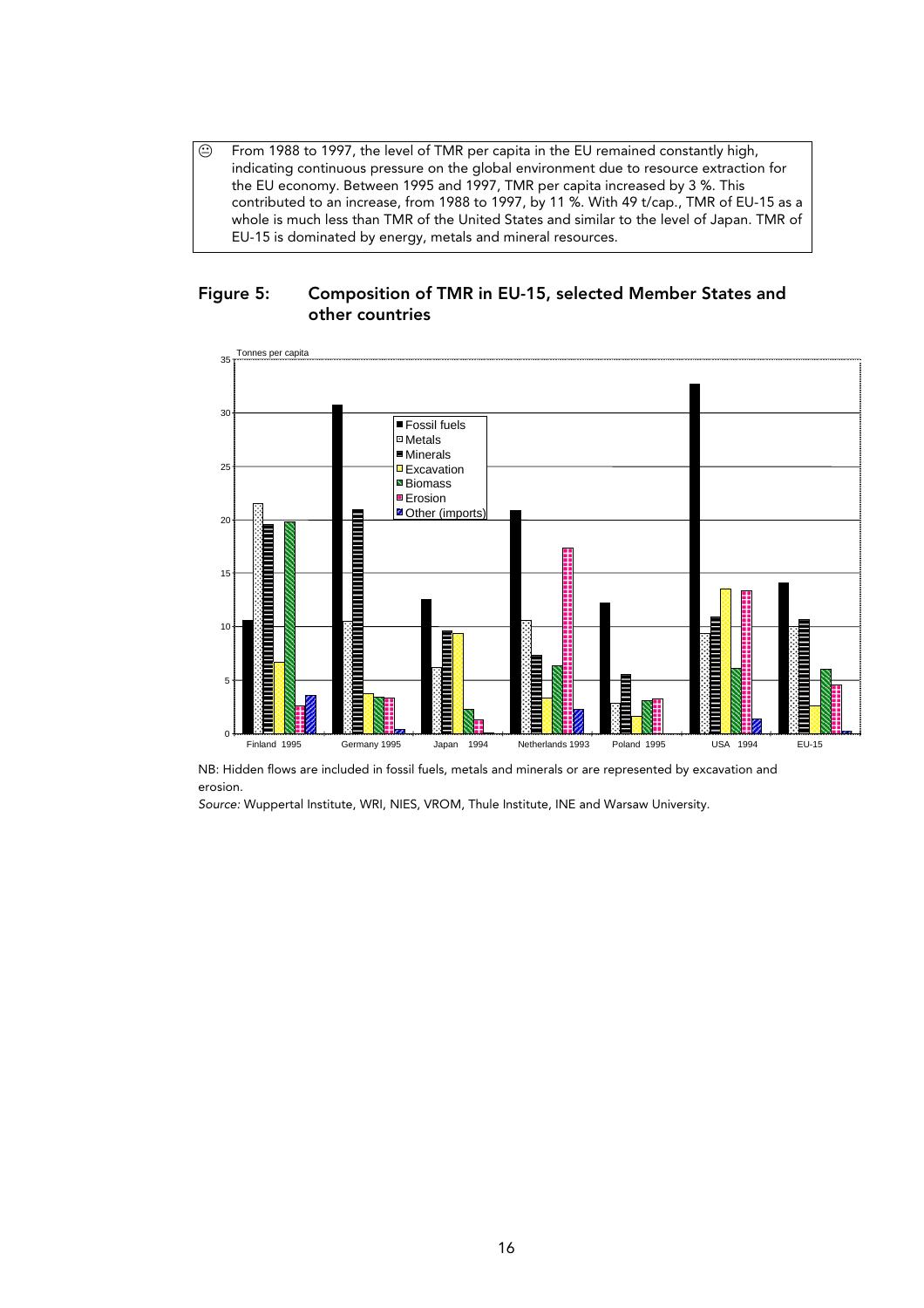## 5. Domestic resource extraction

In 1997, domestic resource extraction within EU-15 amounted to 30 t/cap. which represents 60 % of TMR. This 'domestic TMR' had declined from 12.9 billion tonnes in 1985 to 11.3 billion tonnes in 1997. This resulted mainly from a decline in the extraction of fossil fuel resources (Figure 6). In 1985, energy carrier production contributed 41 % to domestic TMR, whereas in 1997 the amount was reduced to 28 %.

The reduction resulted mainly from a decline in lignite production and was a consequence of German re-unification (Figure 7). The energy supply of the former GDR had been heavily dependent on domestic lignite extraction. After 1990, a significant amount of the old fashioned production facilities in the eastern part of Germany were closed. The German production of lignite went down from 433 million tonnes in 1985 to 177 million tonnes in 1997, and its contribution to EU-15 production volume was reduced from 87 to 72 %. In Germany lignite production gave rise to political debate and was highly controversial due to continuous planning which led to the resettlements of entire villages located above the deposits.

In 1997, the extraction of lignite was still associated with 22 % of the domestic TMR of EU-15. The main producers are Germany, Greece, and Spain with 72.5 %, 23.1 %, and 3.5 % of EU-15 lignite production, respectively (together: 99 %). These countries are also extracting 99.5 % of the overburden linked to lignite production.



Figure 6: Domestic resource extraction in EU-15 between 1985 and 1997

NB: Before 1990, the values represent the combined extraction of the former West Germany and East Germany.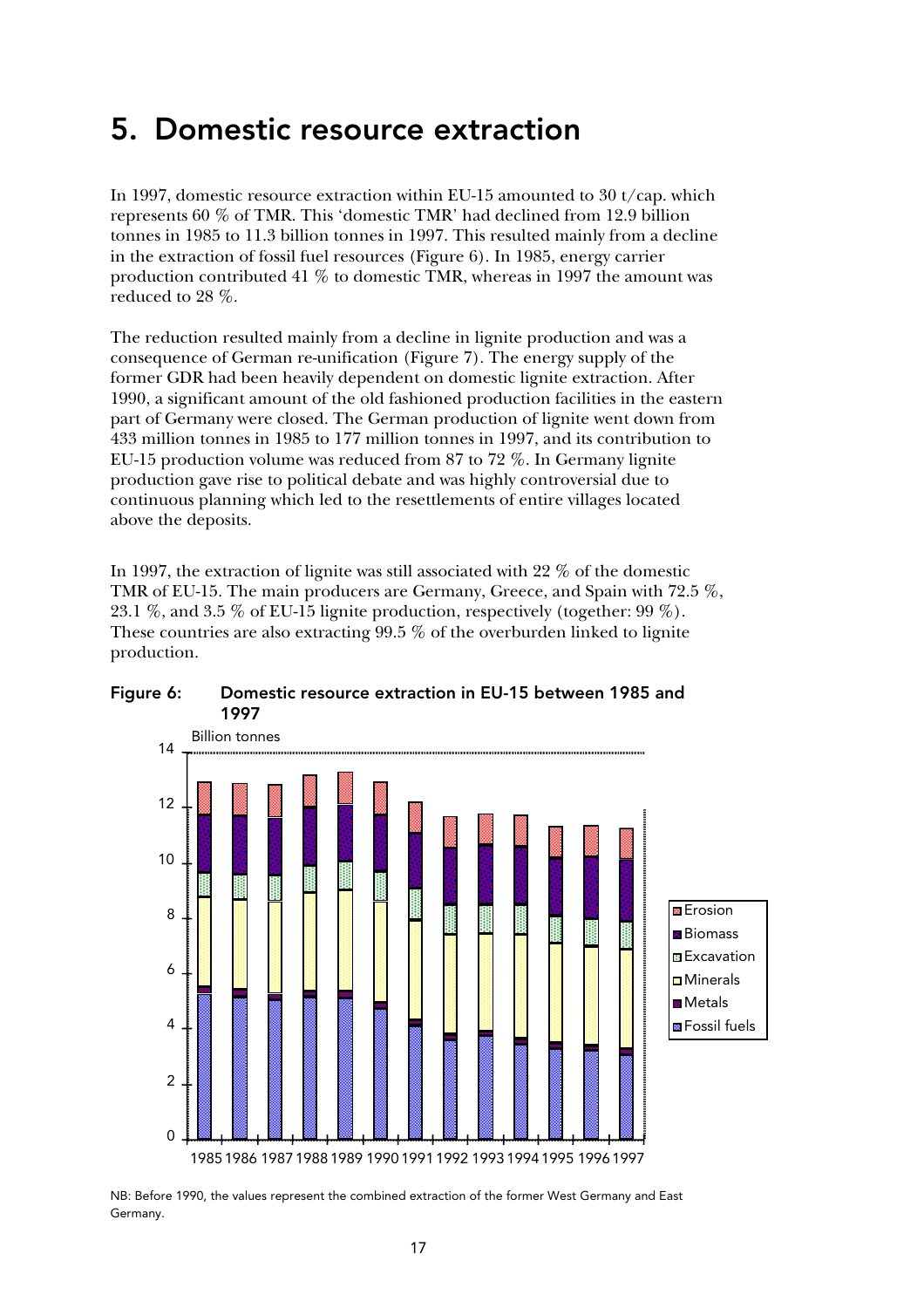Not as fast, but still significant compared to lignite, the extraction of hard coal resources declined from 216 million tonnes in 1985 to 117 million tonnes in 1997. The main producers in 1997 were the United Kingdom, Germany and Spain with 40.1 %, 39.6 % and 15.4 % of sold hard coal, respectively. However, in terms of total extraction (including hidden flows) these countries generated 23.2 %, 31.4 % and 42.8 %, respectively. Thus, Spain produces hard coal with much higher hidden flows than the other countries.

Interestingly, the decline in energy resource extraction was highest for those energy carriers with the highest proportion of unused extraction (that is the socalled hidden flows) (Figure 7, lower part). For lignite, on average 9 tonnes of overburden have to be removed in order to extract 1 tonne of the energy carrier. This ratio, which indicates the poor resource efficiency of primary production, has grown gradually. For hard coal the ratio is much lower but is also slowly increasing. The ratios for the other energy carriers are significantly lower. Thus, as regards the extraction of energy resources, highly resource intensive coal production is being substituted by the increased use of less resource intensive gas.

The extraction of minerals has risen from 25  $\%$  in 1985 to 32  $\%$ , i.e. the highest proportion of domestic TMR in 1997. The absolute extraction volume has increased from 3.2 billion tonnes to 3.6 billion tonnes (Figure 8), although the composition of the mineral requirements has remained rather constant. Sand and gravel, crushed rock, limestone and dolomite, other natural stones and clay together represent 97.7 % of the mineral resource extraction. For mineral resources the proportion of hidden flows is relatively low with 18.3 % altogether.

The importance of mineral requirements in terms of domestic resource extraction has increased significantly. In recent years the volume ranks first and exceeds domestic energy resource extraction. Thus, quarrying activities altogether should be taken as seriously as mining activities. The associated pressure on the environment — hydrological changes, habitat disturbances, growth of built-up areas, potential construction waste — which is associated with the overall extraction volume has gradually increased.

 $\circledcirc$  Domestic resource extraction within the EU-15 countries decreased from 1985 to 1997 by 13 %. The reduction was mainly due to a decline in lignite production in the eastern part of Germany after re-unification. Nevertheless, domestic extraction tends to diminish resource intensive primary production. Mineral resource extraction increased towards the dominant part of domestic TMR.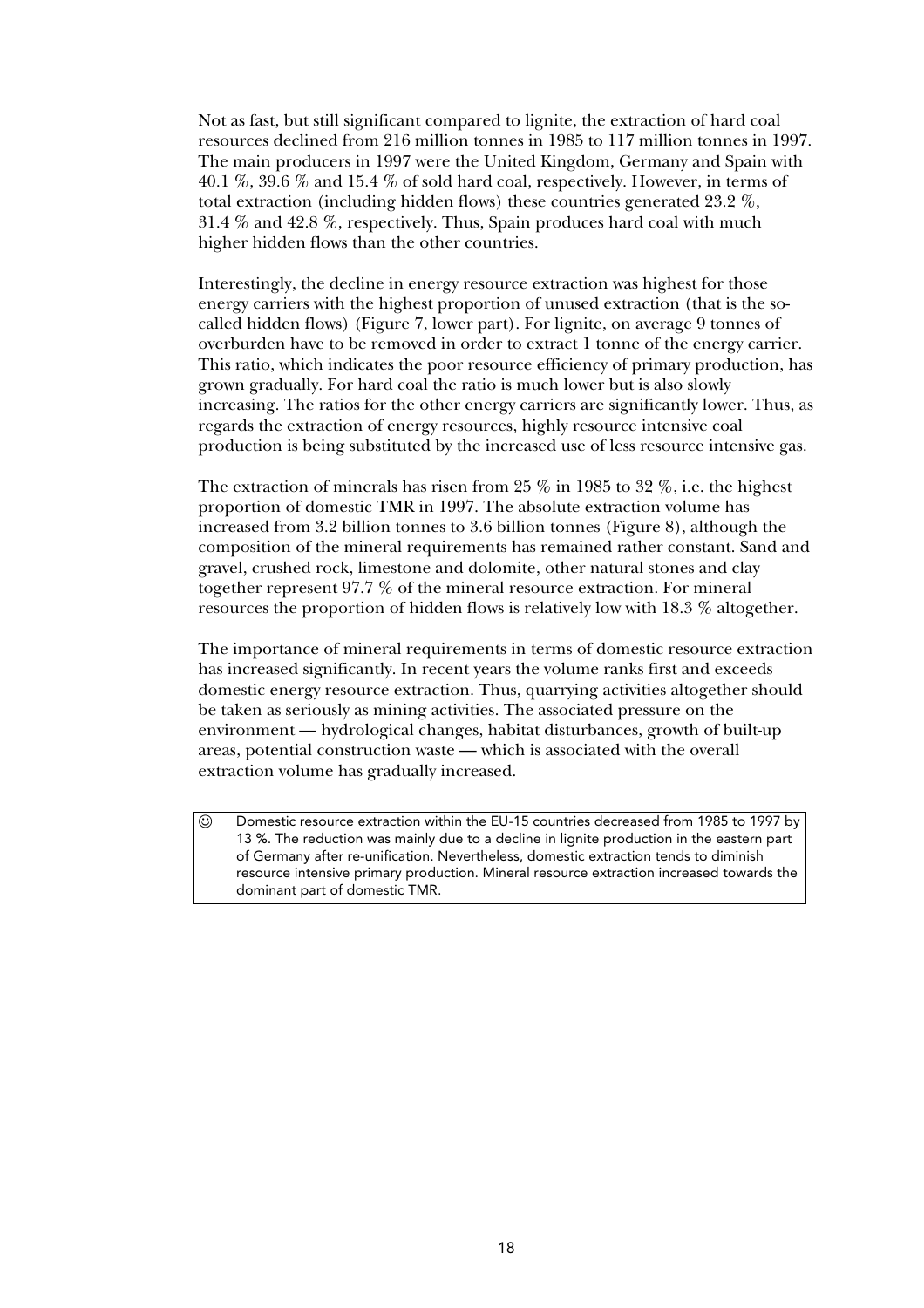

 Upper chart: absolute (including hidden flows) Lower chart: ratios of unused to used extraction



0.00

0.01

1985 1986 1987 1988 1989 1990 1991 1992 1993 1994 1995 1996 1997

NB: Before 1990, the values represent the combined extraction of the former West Germany and East Germany.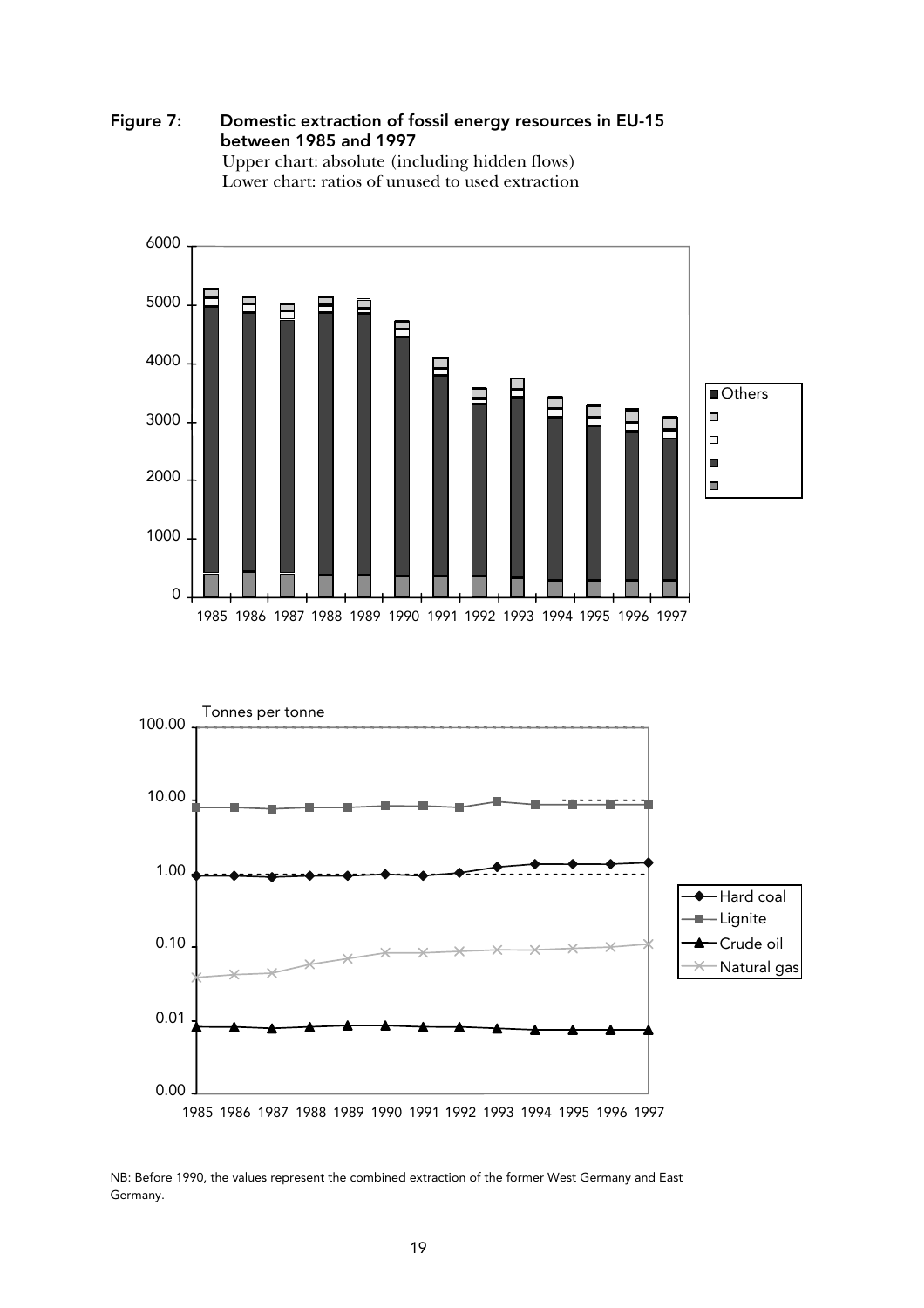Figure 8: Domestic extraction of mineral resources in EU-15 between 1985 and 1997.





NB: Before 1990, the values represent the combined extraction of the former West Germany and East Germany.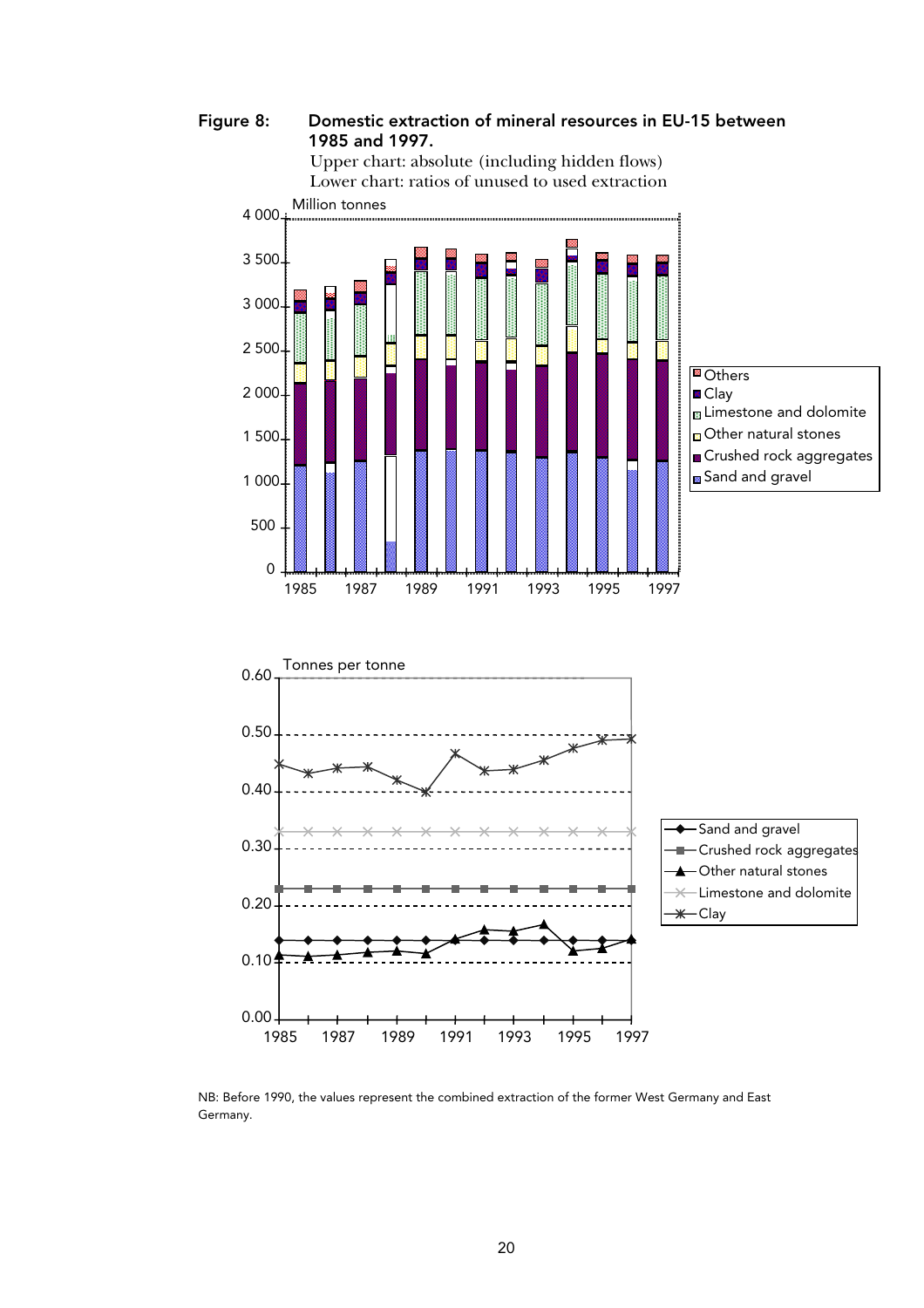## 6. Resource requirements of the EU in foreign countries

In 1997, the up-stream resource extraction associated with imports of EU-15 was at least 20 t/cap. (Figure 9), thus contributing 40 % to TMR. The major components are metal and energy resources with 55.9 %, and 27.8 % respectively. Biomass imports amount to only 1.9 %, although they are linked to erosion with 7.6 % of foreign TMR. The regrowing proportion of foreign TMR is 1.9 %, compared to 18.3 % of domestic TMR. Thus foreign TMR contributes especially to the depletion of naturally non-renewable resources.

Foreign TMR per capita in EU-12 and EU-15 between 1988 and 1997 varied from about 15 to 20 tonnes per capita. The variations were mainly caused by imported metals (Figure 9), especially by resource requirements for precious metals.



NB: Foreign resource extraction as a basis for do mestic activities. 1988 to 1990 refers to EU-12 excluding the former GDR; 1991 to 1994 refers toEU-12 including the former GDR; 1995 to 1997 refers to EU-15.

Recent developments since 1995 exhibit a slightly increasing tendency of foreign TMR by 10 % to 20 t/cap. The increase is mainly due to an expansion of the import of precious metal ores.

From 1995 to 1997 the import of precious metal ores grew by 51 %. As a result of the scarcity of precious metals, the extraction waste of mining is extraordinarily high. In general, the world average hidden flow factor of gold mining has been applied to account for the resource requirements of that group (comprising gold, platinum, rhodium, palladium, iridium, osmium and ruthenium). The value of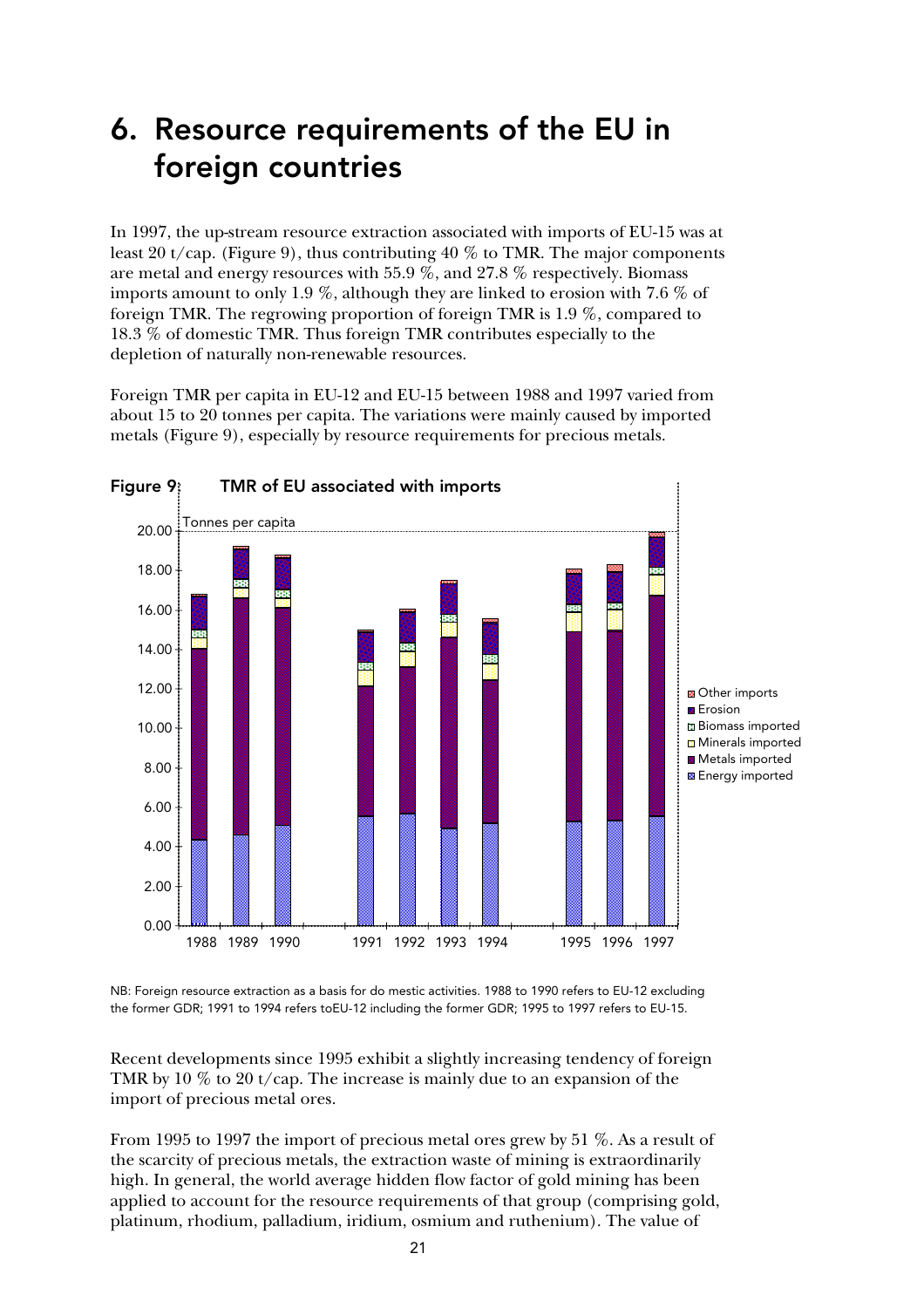259 010 tonnes per tonne also represents a minimum estimate for other precious metals such as platinum. In 1997, resource flows of precious metals contributed the highest amount (75.2 %) to metal resource extraction for imports to EU-15 (it was 63.8 % in 1995 and 72.5 % in 1996, between 53 % and 69 % from 1988 to 1990, and between 14 % and 75 % from 1991 to 1994). In comparison, resource extraction for iron and copper ore imports in 1997 ranked second and third with 15.7 % and 3.4 %, respectively. The calculated order of magnitude of 1 to 1.8 billion tonnes of resource flows for precious metal imports of a volume of 3 700 to 5 600 tonnes between 1995 to 1997 provides ample evidence that more information is needed on the specific material flows and the environmental impacts of precious metal mining induced by manufacturing and investments in EU-15 (virtually the entire silver demand is for fabrication; most of the platinum demand is for manufacturing sectors, for use especially in catalytic converters; usually most of the global gold production is required by manufacturing sectors, predominantly by the jewellery industry, but high quantities are also demanded for governmental and private hoarding which varies strongly from year to year).

From 1995 to 1997, the import of electricity to EU-15 increased by 8.9 %. Based on data on standard power plants and the UCPTE mix (Union pour la coordination de la production de l'électricité, that is the West European electricity net), the resource requirements for the production of electricity amount to 1.58 kg per kWh. Thus, one may calculate that the import of 177 208 GWh of electricity to EU-15 in 1997 was associated with about 280 million tonnes of resources, i.e. 0.75 t/cap. Any increase in the import of electricity represents a shift of environmental impact. Whereas the resulting burden sharing due to global climate change may remain unaffected — if electricity production and consumption is kept constant — the burden of extracting the energy resources has to be carried by the country of origin only.

Compared to domestic resource extraction, there is a remarkable difference in the hidden flow to commodity ratio.

|                      | Domestic | Foreign | Total |
|----------------------|----------|---------|-------|
| <b>Fossil</b> fuels  | 3.44     | 1.63    | 2.53  |
| <b>Metals</b>        | 0.94     | 16.08   | 11.33 |
| <b>Minerals</b>      | 0.22     | 4.41    | 0.32  |
| Agricultural biomass | 0.62     | 5.90    | 0.88  |
| Total                | 0.92     | 4.28    | 1.52  |

#### Table 3: Ratios of hidden flows to commodities for EU-15 in 1995

The import of fossil fuels (not electricity) has a significantly lower hidden flow ratio than domestic extraction of energy resources. This is due to the fact that the imports are mainly oil and natural gas and those materials are associated with lower hidden flows than lignite and hard coal which some of the Member States still rely on. Any measure which effectively reduces the energy consumption of industry, transport and households will contribute to less environmental burden of resource extraction, either domestically or in foreign countries.

The import of metal resources is associated with 17 times higher hidden flows than domestic extraction. Ore mining within EU-15 plays only a minor role and obviously concentrates on deposits with relatively high efficiency of extraction and lower volume burden to the environment. However, most of the base metals such as iron, aluminium and copper are imported. Precious metals with the highest environmental burden by mining are mostly sourced from outside. Thus, recycling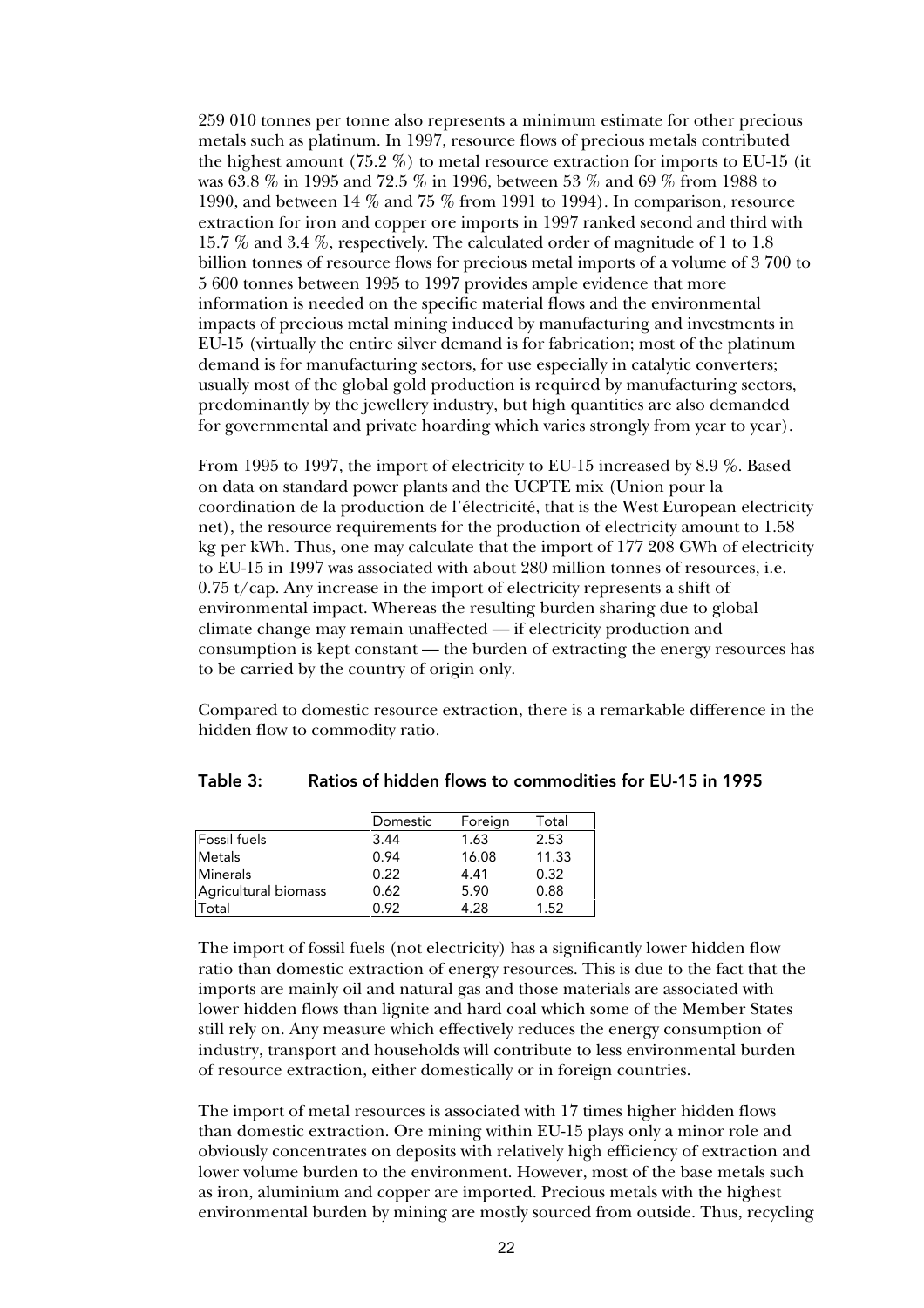strategies should be fostered to raise resource productivity of base metal production. The consumption of luxury goods and patterns of financial investments gain increased importance as driving forces of relevant resource flows of EU-15.

The dominant contribution to mineral requirements comes with the import of diamonds. The small amount of 37 000 to 44 000 kg has been linked to the calculated extraction of 195 to 232 million t. This represents 68.1 % of the mineral resource share of foreign TMR in 1997. The additional import of 2 337 to 2 450 tonnes of other precious stones has not yet been attributed to a certain amount of hidden flows due to insufficient data availability. However, in some cases precious stone mining may reach the hidden flow ratio of gold. The potential extent of these resource flows clearly indicates the need for further information.

The import of agricultural products to EU-15 is associated with a higher amount of erosion than domestic agriculture. This results from the import of products such as coffee and cocoa which are cultivated in tropical countries. Erosion is influenced by many parameters, e.g. rainfall, slope, cultivation practices. Worldwide erosion is still a severe threat to soil availability and fertility. Popularity of labelled products shows that European producers and consumers are willing to use their influence to support sustainable agricultural practices for food and feedstuff consumed from foreign countries.

Altogether, a considerable amount of the resource flows for EU imports (33 to 38 % for EU-15 from 1995 to 1997; between 21 and 45 % for EU-12 from 1988 to 1994) is associated with luxury commodities. This is corroborated by the fact that imports of finished products such as jewellery, gold and silver goods, and plated ware contribute to further resource requirements. These have not yet been included in the presented foreign TMR data, although estimations indicate that they may contribute an additional amount of  $1 \frac{t}{cap}$ .

 $\odot$  Requirements for foreign resources underwent a significant variation due to fluctuating imports of metals. Although the extent on a per capita basis was similar for EU-12 (1988 to 1994) and EU-15 (1995 to 1997), there was an increase of 23 % from 1988 to 1997. The expansion of EU-12 to EU-15 led to an increased dependency on foreign resource extraction. From 1995 to 1997, EU-15 requirements for foreign resources increased by 11 %. Future analyses will have to prove whether this resulted from metal market variations or reflected a continuous trend. Imported metals, minerals and agricultural products are associated with higher hidden flows per commodity than domestic products, indicating a relatively higher burden to the environment of foreign countries. Foreign TMR is significantly influenced by EU-15 demand for luxury and precious commodities.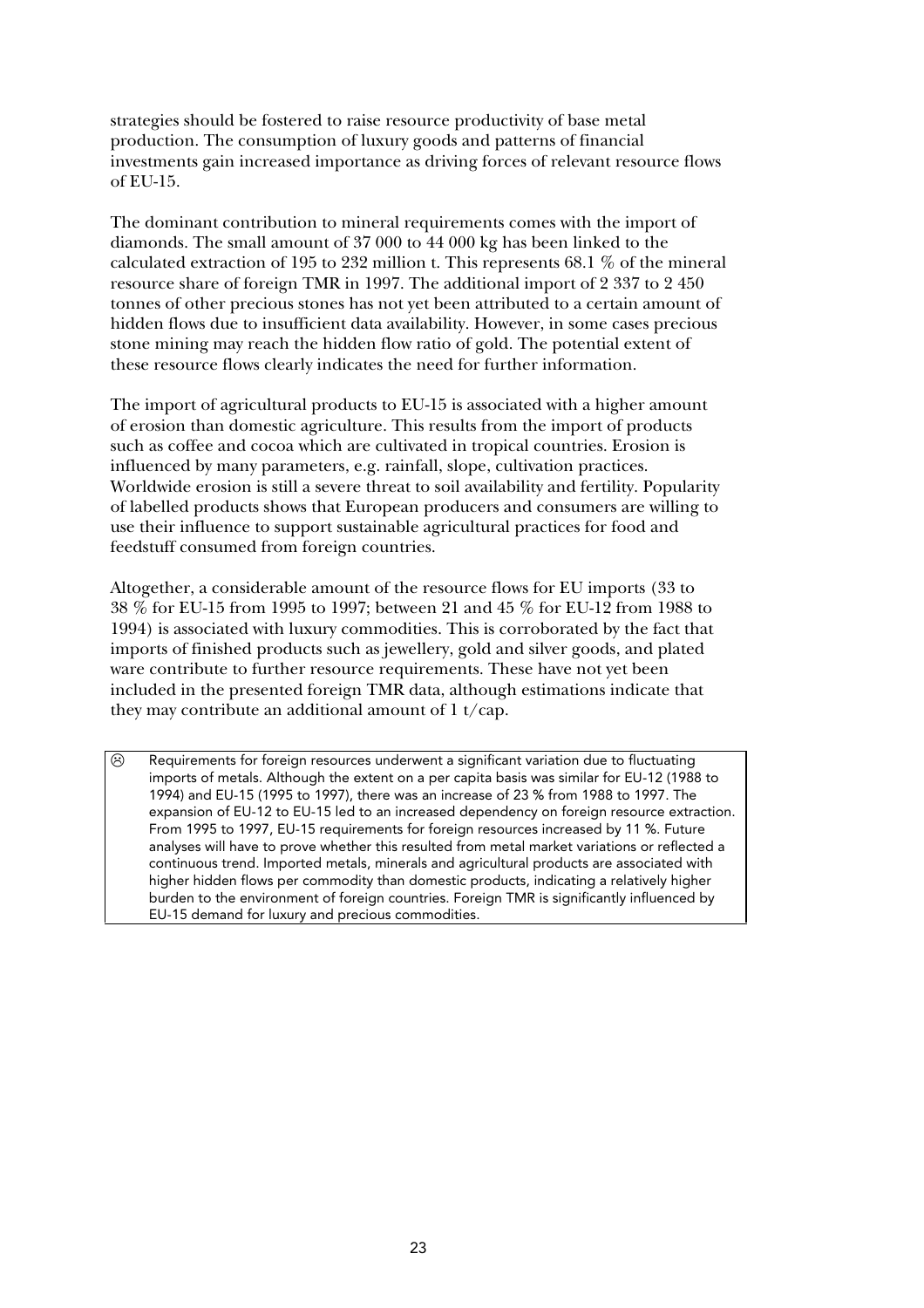## 7. Direct material inputs

The part of TMR which is used for further processing is called direct material input (DMI). It comprises domestic production of primary raw materials and the physical amount of the imports without hidden flows. Imported raw materials and semi-manufactured products are accounted for according to their primary materials component.

Based on the background that DMI comprises only the part of TMR which is used for further processing, the question arises as to whether it may be sufficient to indicate progress towards resource productivity. Taking EU-15 as a whole and comparing this economic region with countries for which TMR as well as DMI have been calculated, there is an indication that a high DMI goes in line with a high TMR and vice versa (Figure 10). If such a correlation could be proved for the Member States, national and European statistics may use DMI to monitor materials productivity regularly. Domestic TMR have to be accounted for if the burden of resource extraction to the country's own environment is to be monitored. In addition, foreign TMR can be used to indicate the burden sharing and problem shifting between countries and regions.

The DMI of EU-15 exhibited a moderate reduction in absolute terms by 5 % between 1988 and 1997 (Figure 11). This was equal to an 8 % decline per capita from 21.2 tonnes to 19.5 t. Most of the change occurred at the beginning of the nineties and was mainly a result of a decline of the imports by 1 t/cap. However, since 1993, DMI of EU-15 has followed a slightly increasing trend. Thus, in terms of DMI there is no indication of absolute dematerialisation.





Source: Wuppertal Institute, WRI, NIES, VROM, Thule Institute, INE and Warsaw University.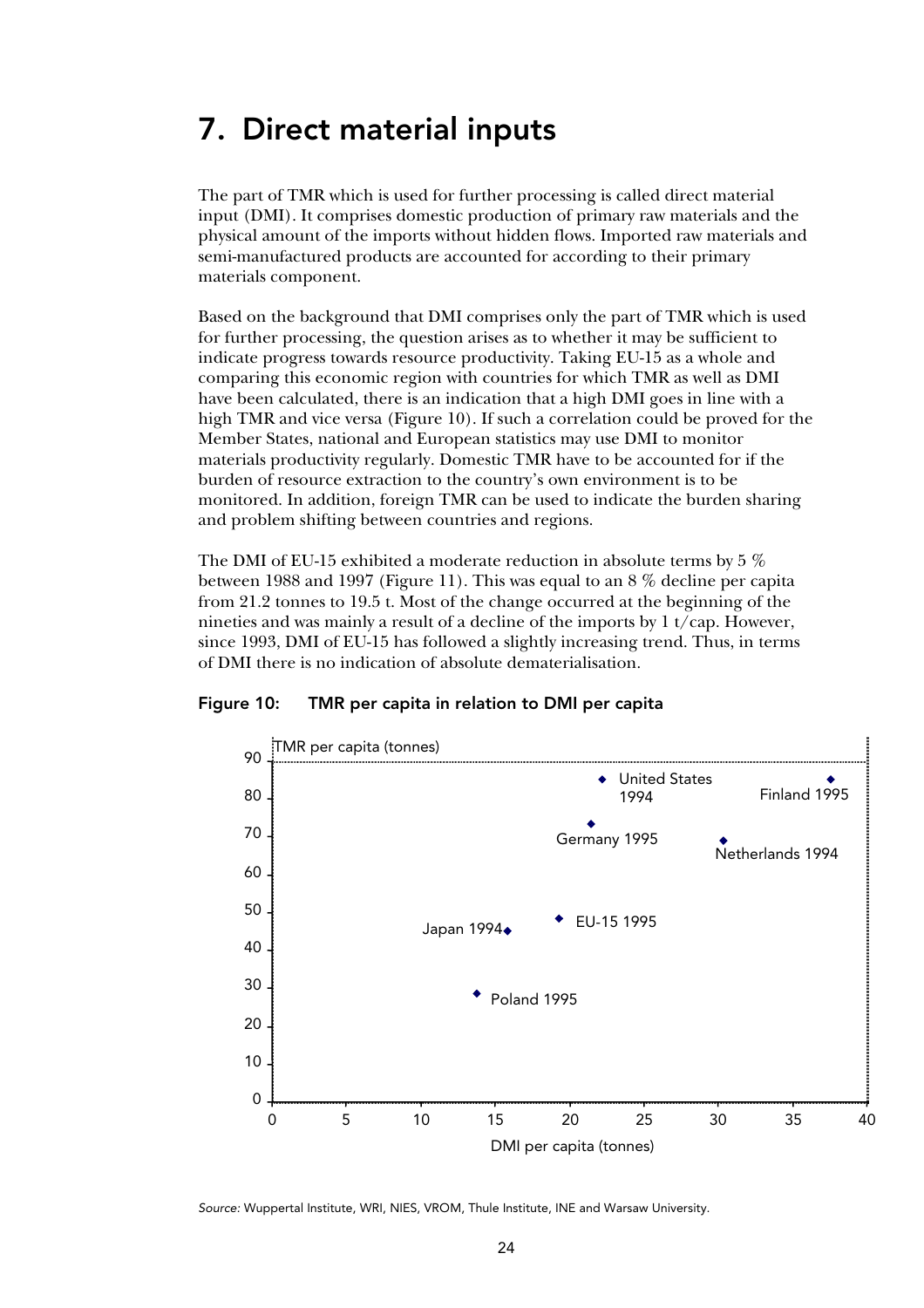

Figure 11: DMI in EU-15 from 1988 to 1997

NB: Before 1990, the values represent the combined extraction of the former West Germany and East Germany. Source: Wuppertal Institute.

In 1997, Finland used the highest amount of DMI with 39 t/cap., almost two times more than EU-15 as a whole, whereas for Portugal and Italy the lowest values are recorded with 15 t/cap., i.e. 75  $\%$  of EU-15 (Table 4). From 1988 to 1997, slightly declining trends of DMI per capita (around 1 to 3 % less than in 1988) could be observed for Finland, Sweden, Germany, France and Italy. A significant increase, however, took place in Portugal  $(+ 36\%)$ , Belgium and Luxembourg  $(+ 24\%)$ , Greece (+ 19 %), Denmark (+ 17 %) and Spain (+ 12 %).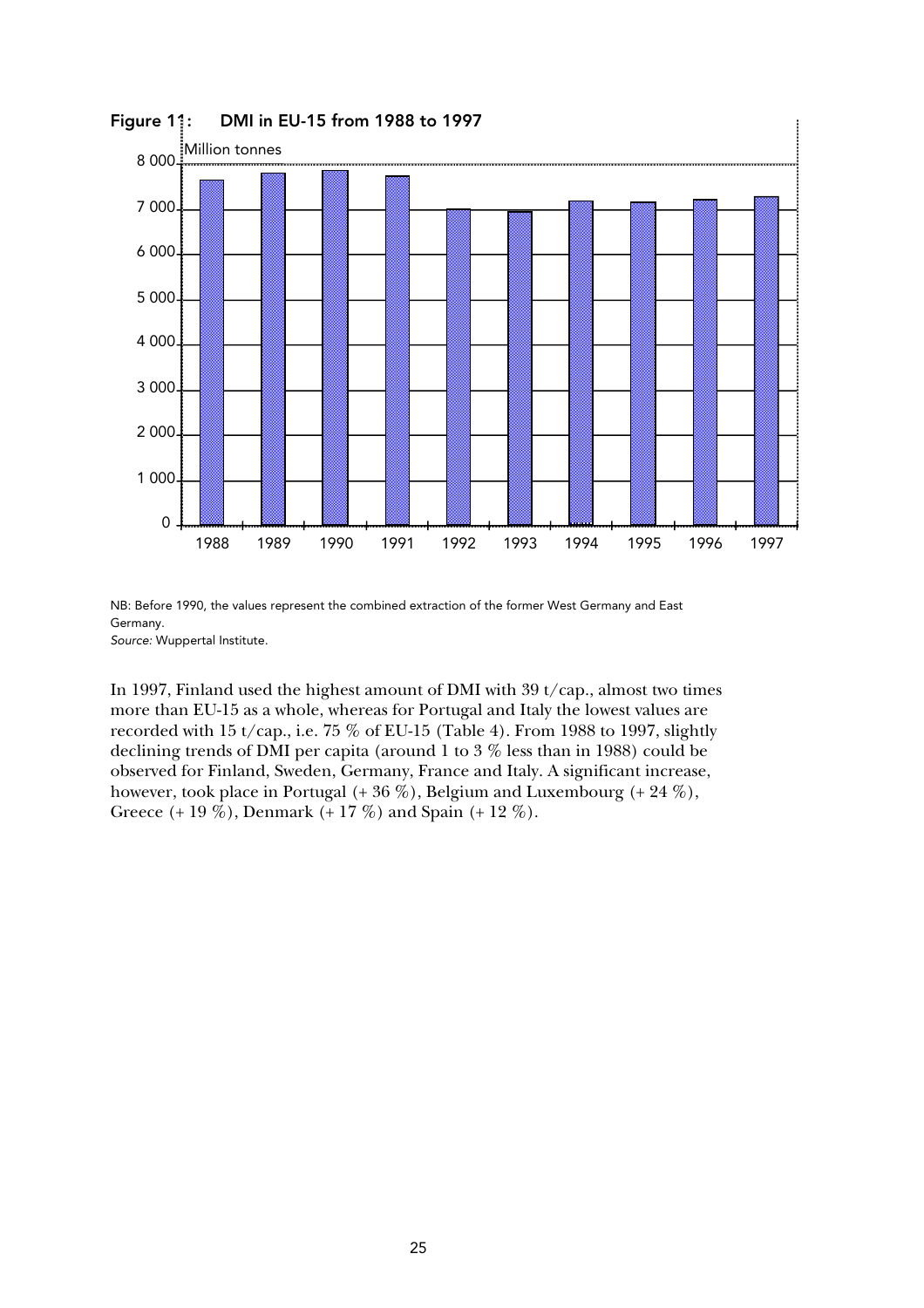### Table 4: DMI and related materials productivity of GDP in Member States 1988–97

(NB: The changes recorded in Table 2 for Member States do not add to the EU-15 value because Member States include intra EU-15 trade whereas DMI of EU-15 does not).

Direct material input (DMI)

|                        | ECU per kg<br>t per capita |      | Change 1988 to 1997 (%) |            |  |
|------------------------|----------------------------|------|-------------------------|------------|--|
|                        | 1997                       | 1997 | t per capita            | ECU per kg |  |
| Finland                | 39                         | 0.45 | - 3                     | 11         |  |
| Ireland                | 35                         | 0.41 | 3                       | 77         |  |
| Sweden                 | 34                         | 0.52 | - 3                     |            |  |
| Belgium and Luxembourg | 34                         | 0.41 | 24                      | $-5$       |  |
| Denmark                | 33                         | 0.56 | 17                      | $-2$       |  |
| <b>Netherlands</b>     | 29                         | 0.51 | 4                       | 17         |  |
| Austria                | 24                         | 0.59 | 2                       | 14         |  |
| Germany                | 24                         | 0.70 | - 2                     | 33         |  |
| Spain                  | 22                         | 0.35 | 12                      | 6          |  |
| France                 | 22                         | 0.70 | – 1                     | 13         |  |
| Greece                 | 20                         | 0.31 | 19                      | - 6        |  |
| EU-15                  | <b>20</b>                  | 0.69 | - 8                     | 28         |  |
| United Kingdom         | 19                         | 0.71 | 0                       | 12         |  |
| Portugal               | 15                         | 0.30 | 36                      | $-5$       |  |
| Italy                  | 15                         | 0.81 | - 3                     | 17         |  |

NB: Before 1990, the values represent the combined extraction of the former West Germany and East Germany.

Source: Wuppertal Institute.

 $\odot$  Direct input of primary materials (DMI) per capita of EU-15 declined by 8 % at the beginning of the nineties but increased slightly afterwards. The order of magnitude seems to remain constantly high.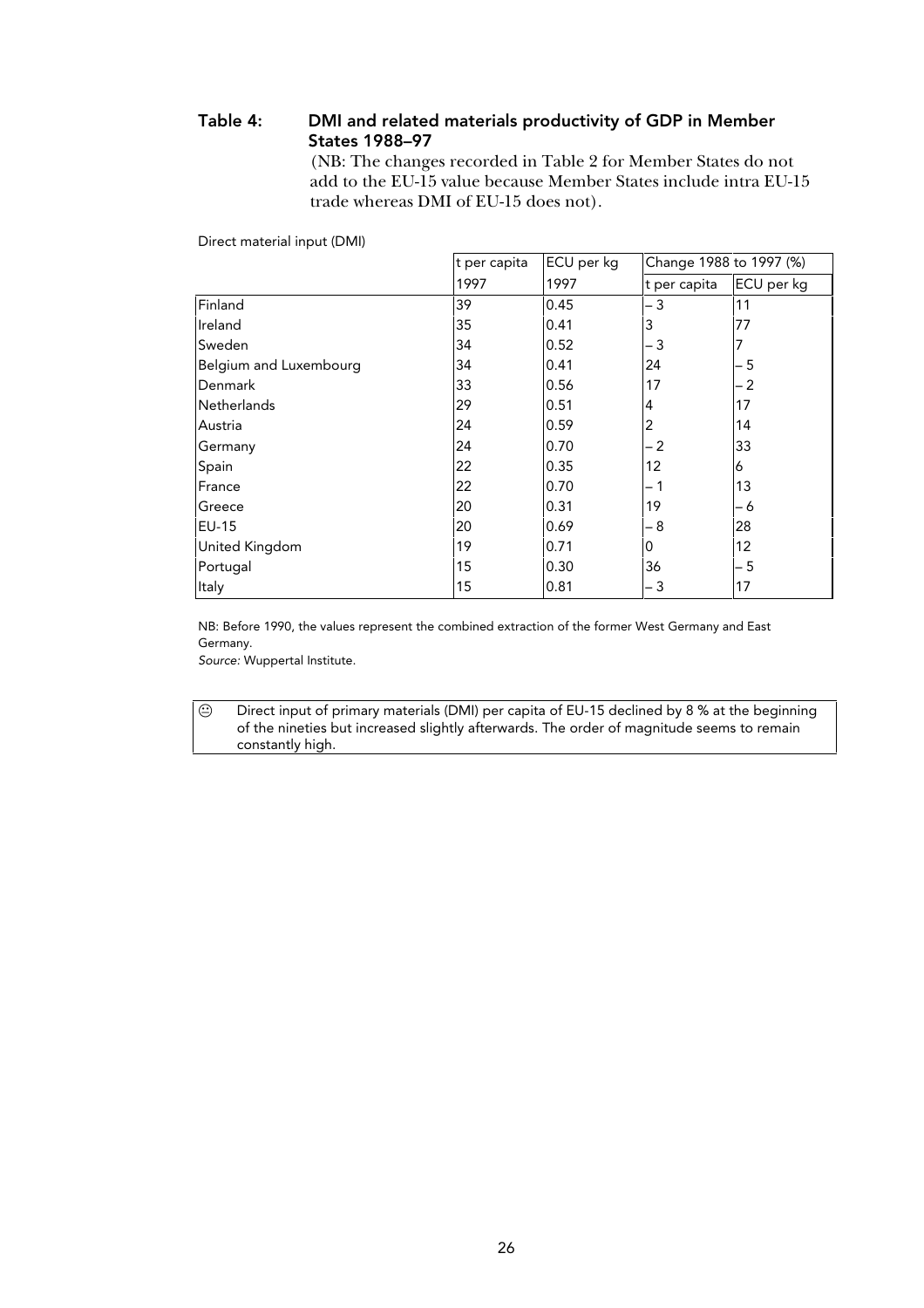## 8. Material productivity

If the economic performance is measured in terms of GDP, the relation to various components of TMR can indicate important aspects of the interlinkage of economic activities and resource requirements.

There is no correlation between domestic resource extraction and GDP (Figure 12). Thus, GDP of the Member States is rather independent of domestic TMR. In other words, a high economic performance can be reached with low rates of resource extraction from a country's own territory. In 1995, Denmark had the highest GDP per capita within EU-15 while domestic TMR was within the lower third of the range. Greece on the other hand had the highest rate of domestic TMR with 71 t/cap. and lowest GDP. This resulted from the high volume of domestic lignite production in Greece. As a consequence domestic resource productivity of ECU 84 per tonne exhibited the lowest value within EU-15. The highest domestic resource productivity was recorded for the Netherlands with ECU 847 per tonne.

Naturally, smaller countries such as Belgium and Luxembourg with a high GDP may import more materials to compensate for the lack of own primary production. The pure national or intraregional analysis must be supplemented by considering the imports.



### Figure 12: Domestic TMR and GDP of EU-15 and Member States in 1995

NB: GDP in ecu, current prices, 1995. Source: Wuppertal Institute.

Considering EU-15 as a whole more economic wealth could be provided from less use of materials in 1997 compared to 1988. The relation of GDP to DMI increased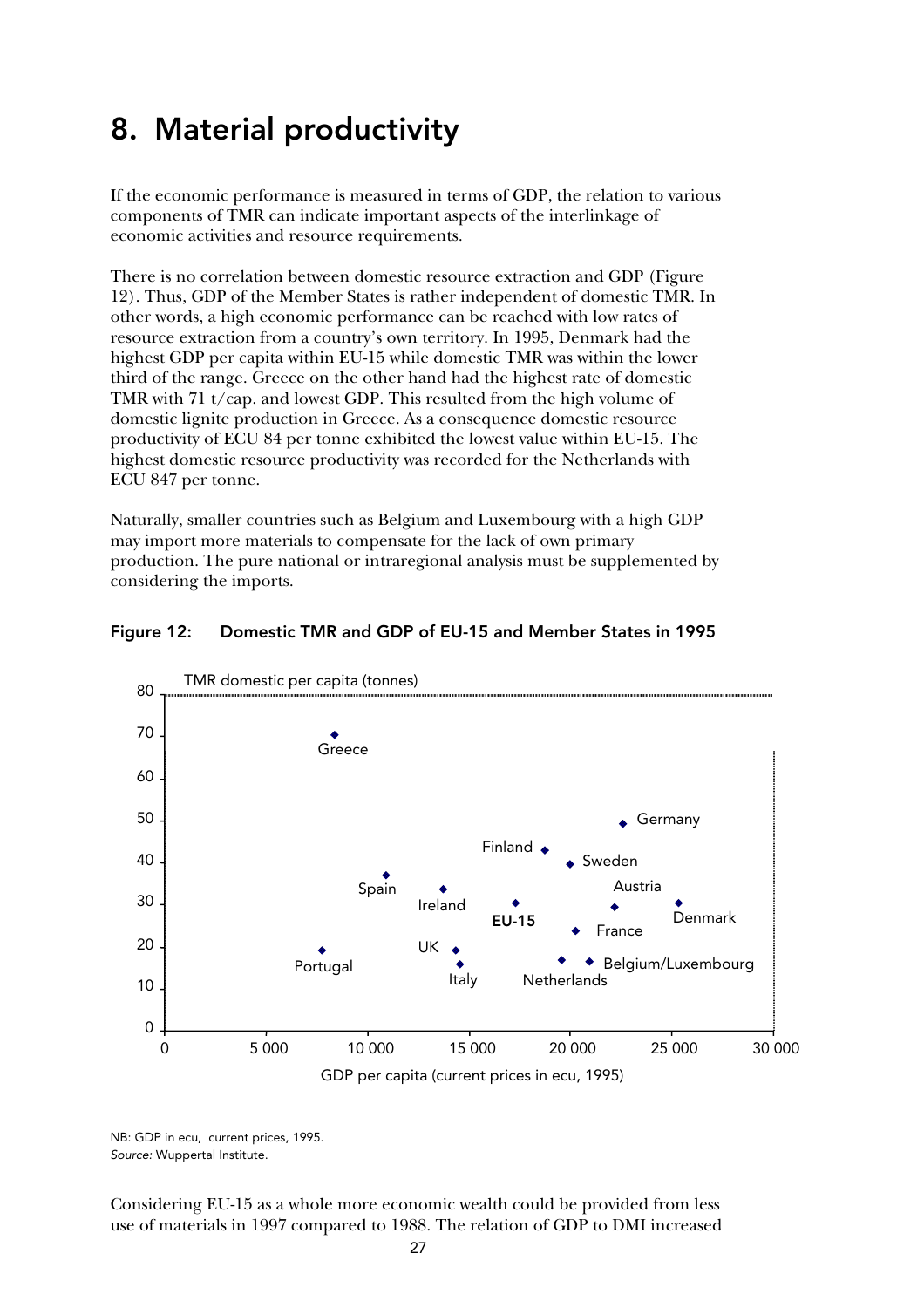altogether by 28 %. Although since 1992 DMI has remained rather constant, relative decoupling can be monitored based on significant economic growth.

Within the Member States the most significant decoupling took place in Ireland and Germany with increases of direct materials productivity by 77 % and 33 %, respectively (Table 4). In contrast, this productivity declined in Belgium and Luxembourg, Denmark, Greece and Portugal where DMI increased without gain in GDP.

The increase in resource productivity is not necessarily associated with a reduction in resource requirements. However, the absolute burden to the environment can only be diminished by an absolute reduction in the physical flows which are indicated by DMI and TMR.

When comparing DMI and GDP for EU Member States between 1988 and 1997 (Figure 13), three groups of Member States can be distinguished:

Group A: Finland, France, Italy, Sweden and the United Kingdom managed to combine economic growth with reduced DMI. With a reduced extraction of building minerals these five Member States showed that absolute dematerialisation is possible.

Group B: Germany and Ireland achieved significantly higher GDP with a rather constant DMI. In these two Member States, a relative decoupling of direct material requirements and economic growth has occurred.

Group C: A higher economic performance is associated with higher DMI in Austria, Belgium and Luxembourg, Denmark, Greece, the Netherlands, Spain and Portugal.

The EU as a whole performed best with a reduction of DMI/capita by 8 % while GDP/capita increased by 18 %. Altogether direct material productivity grew by 28 % in the EU between 1988 and 1997. It should be noted that the values of the Member States do not add up to the EU value because Member States' DMI include intra-EU trade whereas DMI of EU do not. Due to the rather constant level of DMI since1992, the EU as a whole can be grouped with Germany and Ireland (Group B) — challenging it to follow the countries in Group A by using less material resources while achieving a higher economic performance.

 $\odot$  Direct resource productivity of EU-15 increased by 28 % from 1988 to 1997. Whereas in most Member States economic growth had been associated with increased DMI, reduced dependence on direct material inputs could be recorded for Finland, France, Italy, Sweden and the United Kingdom.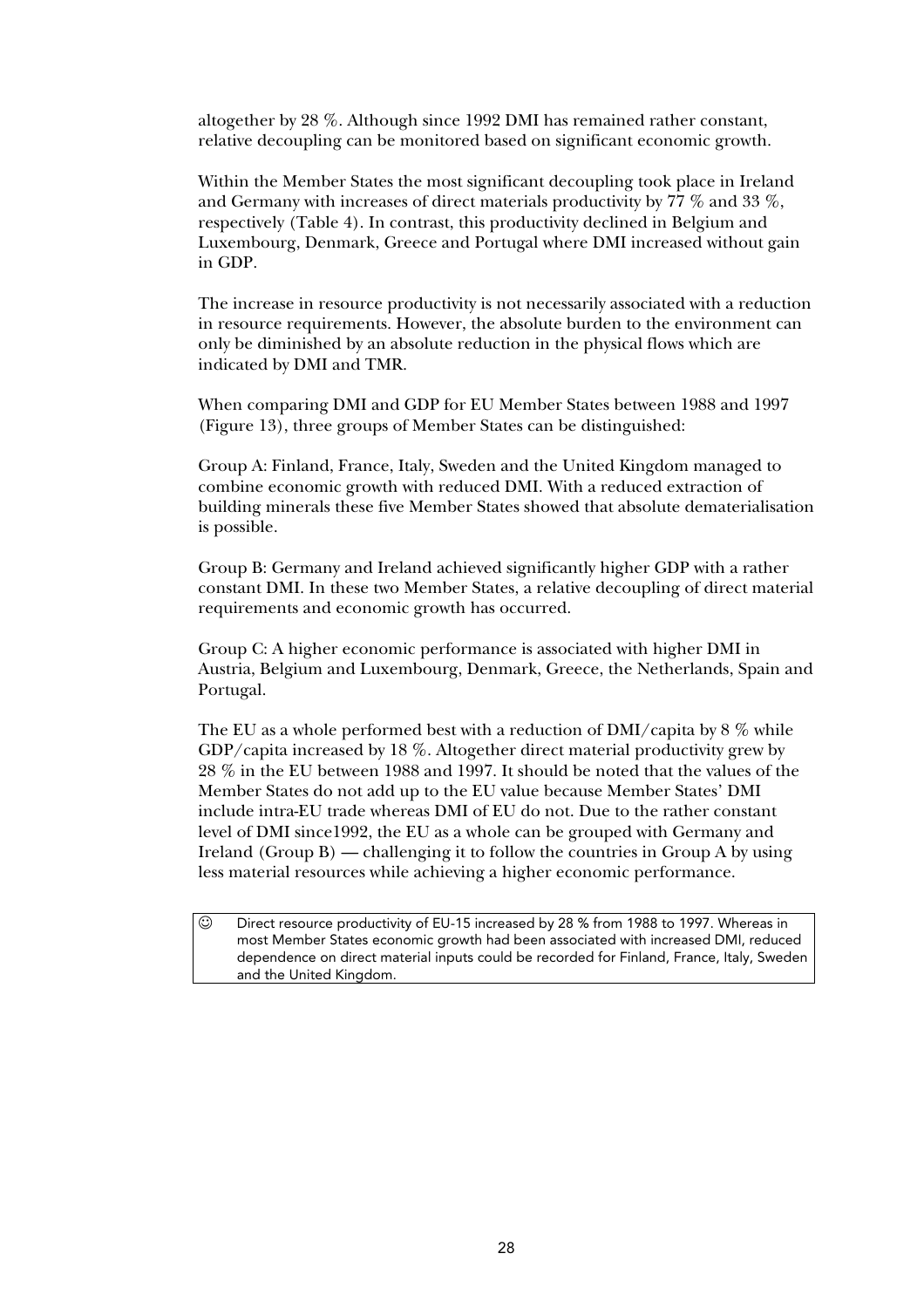

### Figure 13: GDP and DMI per capita in EU-15 and the Member States between 1988 and 1997

NB: GDP in thousand ECU at constant prices of 1985. DMI of Member States includes intra-EU trade, but the DMI of the EU does not. Source: Wuppertal Institute.

Heading towards increased material productivity and dematerialisation, countries of Group C are challenged to stabilise material requirements while growing further in economic terms. Countries of Group B have already proved that further economic activities do not necessarily need more material resources, and should strive forward to absolute delinking. Countries of Group A are ahead and should continue and strengthen activities which lead towards dematerialisation and resource efficiency.

The trend of material productivity of GDP, expressed by the ratio of GDP to total material requirement, for the EU was investigated from 1988 to 1997 with respect to EU-12, excluding the former GDR, EU-12 including the former GDR and EU-15 (Figure 14). No significant decoupling of total material requirement from GDP could be observed within the individual short time series studied. Available data indicate a constant trend of total material productivity within the three periods. The slight stepwise increase from 1994 to 1995 was due to the integration of three new Member States with relative high resource productivity. Within the EU as a whole economic growth has generally been associated with increased TMR.

The overall performance of EU-15 will depend on the success of each of the Member States to define and implement policies which foster a further development of increased resource productivity. A variety of measures can be taken to support technological and societal innovation. Improved information and education, the implementation of demand-side management and recycling strategies, the shift towards service provision instead of selling hardware and an integrated resource management on various levels may all contribute towards this future.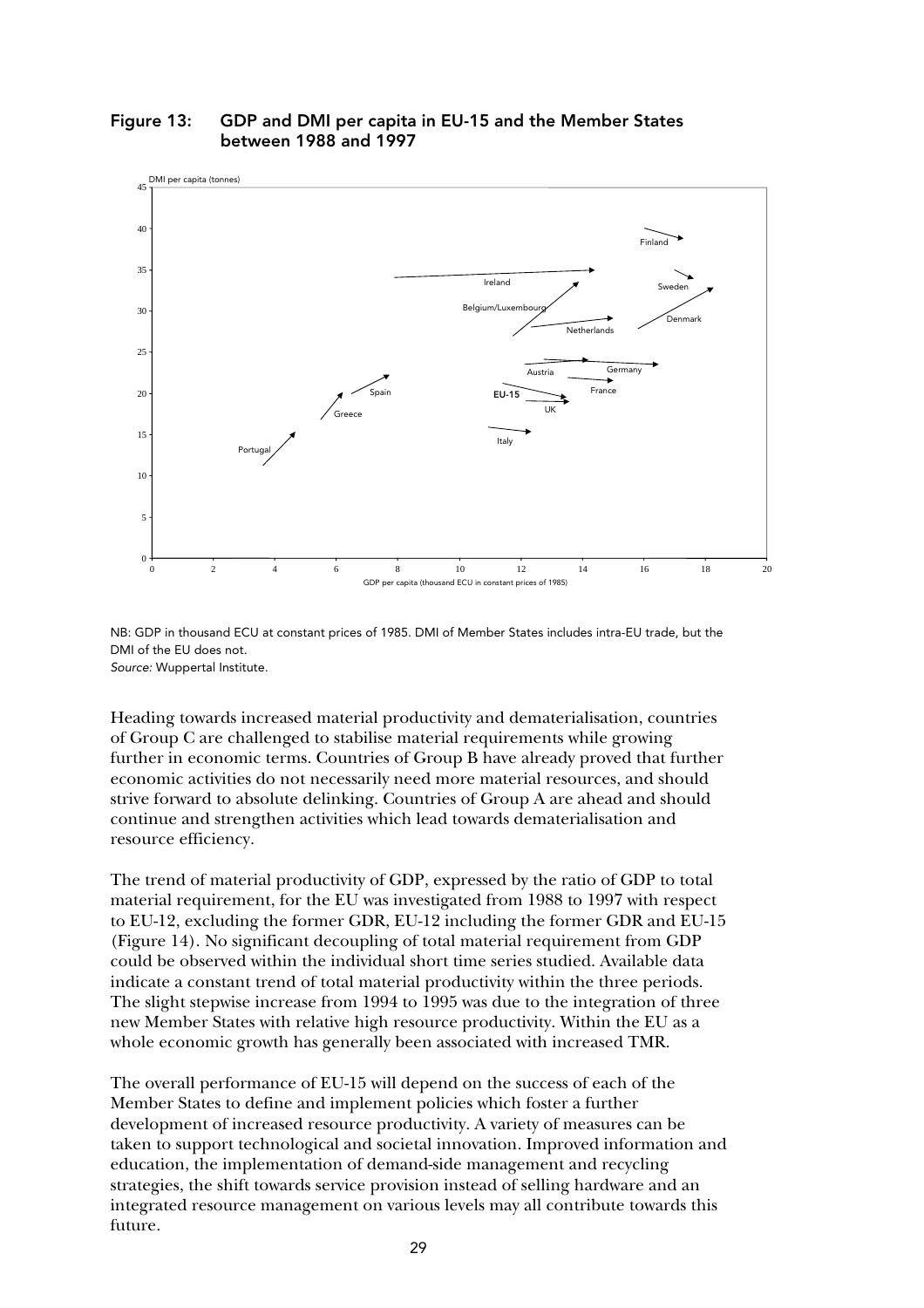





NB: 1988 to 1990 refers to EU-12 excluding the former GDR; 1991 to 1994 refers to EU-12 including the former GDR; 1995 to 1997 refers to EU-15.

 $\Theta$  No significant decoupling of total material requirement from GDP could be observed within the individual short timescale studied. A slight increase from 1994 to 1995 was due to the integration of three new Member States with relative high resource productivity. Within the EU as a whole economic growth has generally been associated with increased TMR.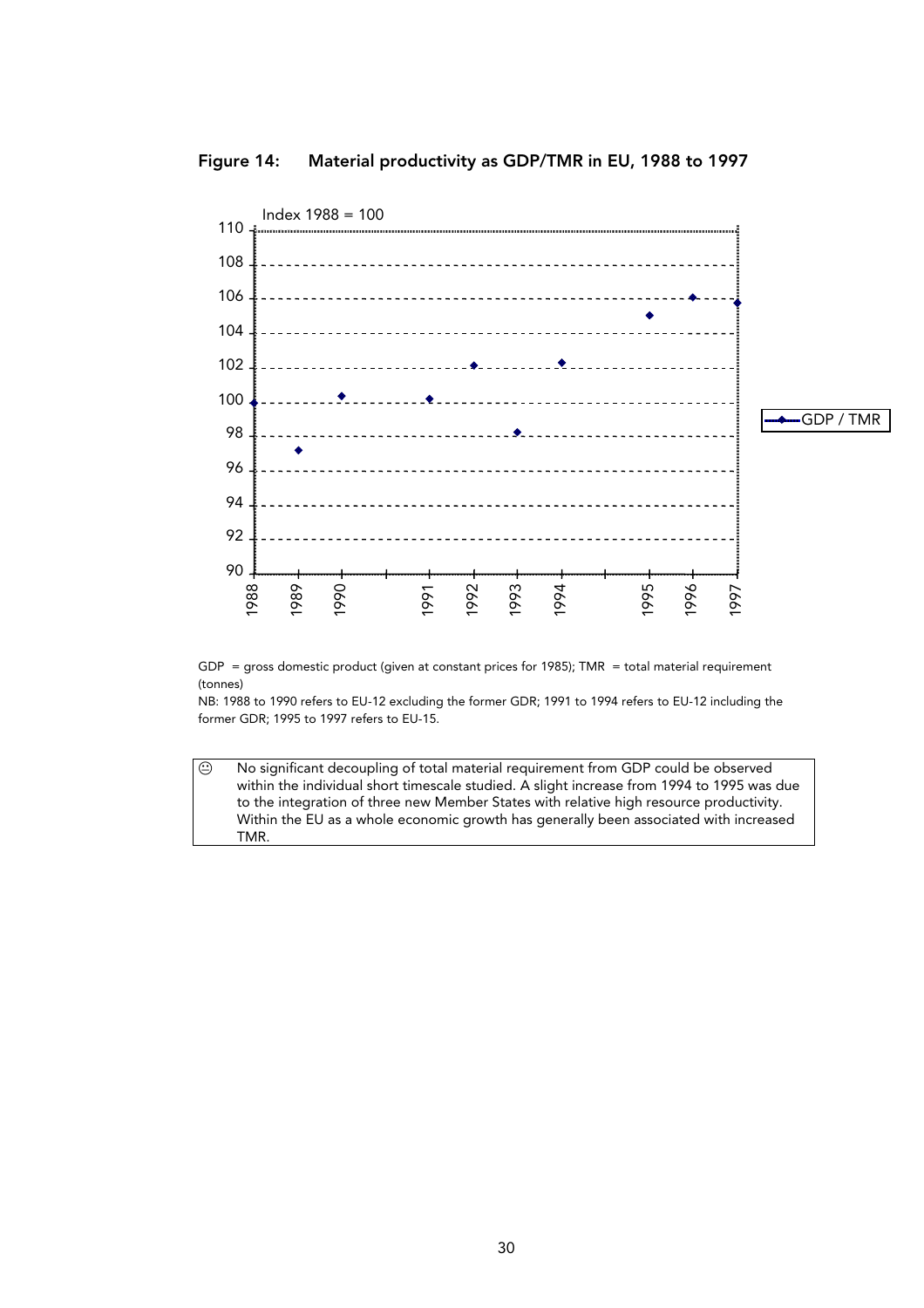## 9. Conclusions

The expansion of the EU has been associated with significant impacts on resource requirements on a per capita basis:

- With the reunification of Germany the domestic resource extraction increased while the resource requirements via imports decreased. As a consequence, TMR per capita remained nearly constant. Subsequent to the integration of the former GDR, domestic resource extraction and associated environmental burden was significantly reduced.
- With respect to the future integration of candidate Member States one may expect an analogous development afterwards, with a shift from domestic resource extraction to increased import-based resource use. Thus, especially in those countries of eastern Europe which still largely depend on domestic mining, the domestic environment will be released from heavy pressures after integration due to technological conversion and a shift in supply. However, without effective measures to increase the resource efficiency of material supply, the environmental burden through resource requirements will increasingly be shifted to other countries.
- The integration of the technologically well-developed countries like Austria, Finland and Sweden has led to a further decrease in per capita domestic resource extraction. However, this was counterbalanced by increased demand for foreign resources.

Domestic resource extraction within the territory of EU-15 amounted to 30 t/cap. in 1997.

- After the integration of the former GDR, domestic TMR comprised 33 t/cap. The subsequent reduction was primarily due to a decline in lignite production.
- The use of energy carriers changed from coal to gas and oil and thus towards raw materials with a higher resource efficiency.
- Whereas energy carriers had ranked first in domestic TMR in 1985, construction minerals have been the domestic priority resource since 1994.

Foreign resources of EU-15 amounted to 20 t/cap. or 40 % of TMR in 1997.

- Thus the imports and their hidden flows may not be neglected when monitoring the sustainability of the resource supply of the EU's economy.
- Import-based resources are primarily determined by rather volatile metal imports, secondly by imports of energy carriers.
- Imports of precious metals significantly influence the foreign resource base of the EU. Here more information is required on the specific hidden flows of precious metals.
- The same applies for precious stones other than diamonds. So far no valid data is available on the specific hidden flows of precious stones which may be expected to add noticeably to TMR.

 $31$ The major constituents of TMR of EU-15 are fossil fuels, minerals, and metals. Thus, any political measure which significantly reduces the requirements for those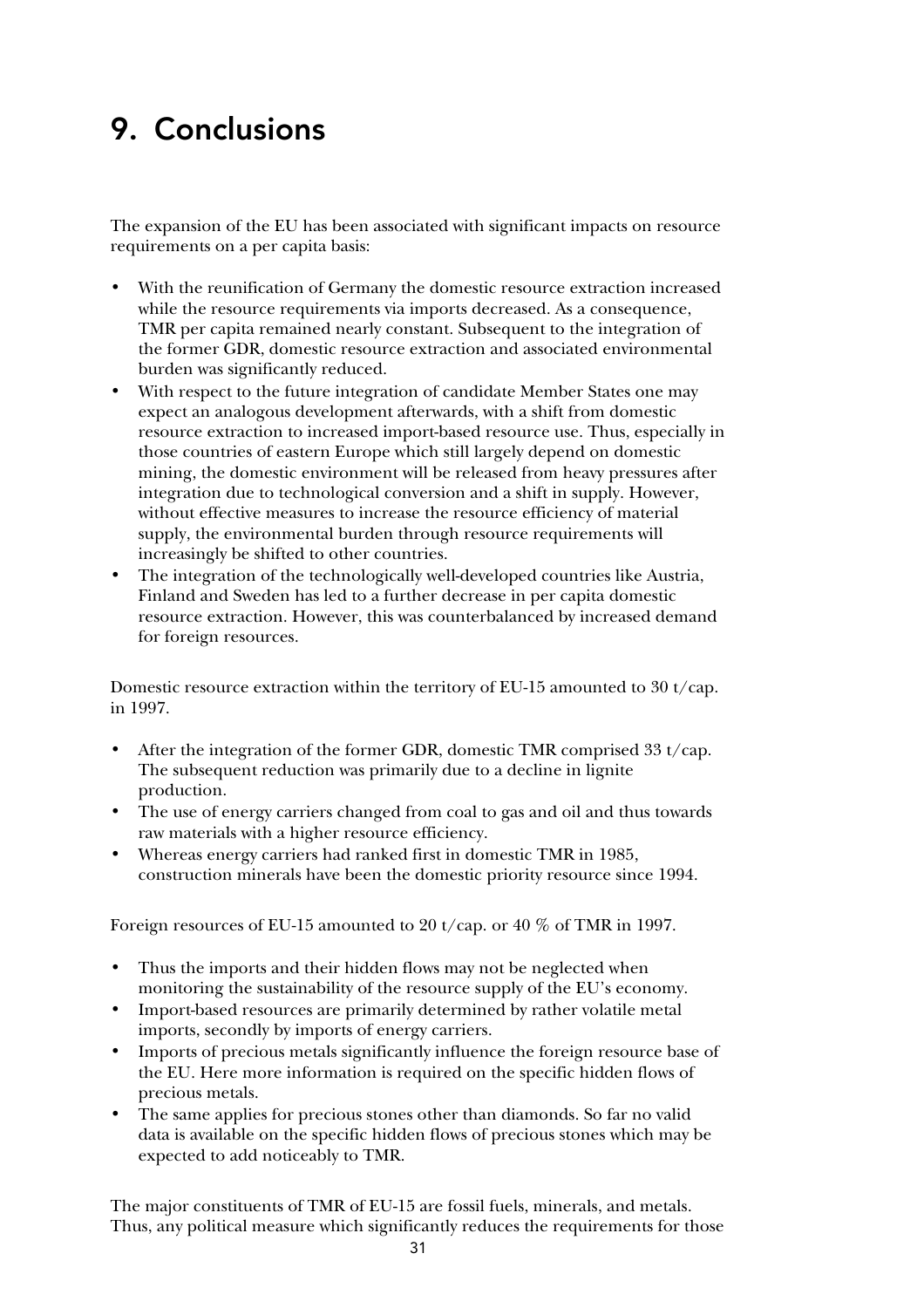resources may effectively contribute to an increased overall materials productivity. This study corroborates those efforts which emphasise the necessity to:

- implement the targets of the Kyoto Protocol, reduce the consumption of fossil fuels and increase the efficiency of energy use in industry, transport and households;
- increase resource productivity of the construction sector, foster dematerialised methods of construction, limit the expansion of transport infrastructure and the sprawl of urban systems;
- implement a recycling economy in order to reduce the requirements for primary resources, foster the markets for secondary resources, and support recycling on different levels.

The direct material input (DMI) comprises the amount of primary materials used for further processing, thus also indicating the volume of wastes and emissions later released at other places and in other forms.

- There are indications that DMI may be regarded as a proxy measure for TMR. If this could be corroborated by further studies, the effort for international comparisons could be significantly reduced.
- DMI in the territory of EU-15 declined only slightly from 1988 to 1997. In most of the Member States economic growth has been linked to increased DMI, irrespective of the level of GDP.
- Some countries with higher GDP managed to increase further economic growth with equal or even slightly reduced DMI, thus proving that absolute delinking is possible.

The study proved that total material requirement (TMR) can be determined for an economic region such as the EU.

- The main obstacles to the establishment of a longer timescale have been associated with varying numbers of Member States leading to — normal problems regarding inconsistent base statistics. This problem may be overcome by the provision of per capita indicators based on the actual memberships.
- Accounting of TMR results not only in the provision of a highly aggregated indicator for international comparison. It also provides valuable information on domestic resource extraction, resource requirements via imports and the relation between domestic and foreign resource requirements.

The accuracy of TMR accounting could be improved by:

- extended information on specific hidden flows (e.g. precious metals and precious stones; extended statistics on the erosion associated with agricultural harvest);
- compilation of a harmonised database of hidden flow coefficients of exported commodities for those countries which have already performed a national TMR study
- establishment of a global material resource database with direct material inputs and reference values of hidden flow coefficients for the extraction or harvest of raw materials by countries/regions
- use and further development of global model systems integrating material flows into national economic accounts and interlinked trade models (e.g. the Compass model system of Meyer and Uno, 1999, see also Moll et al. 1998).

With respect to the further use of TMR-related information for European statistics, we recommend the following: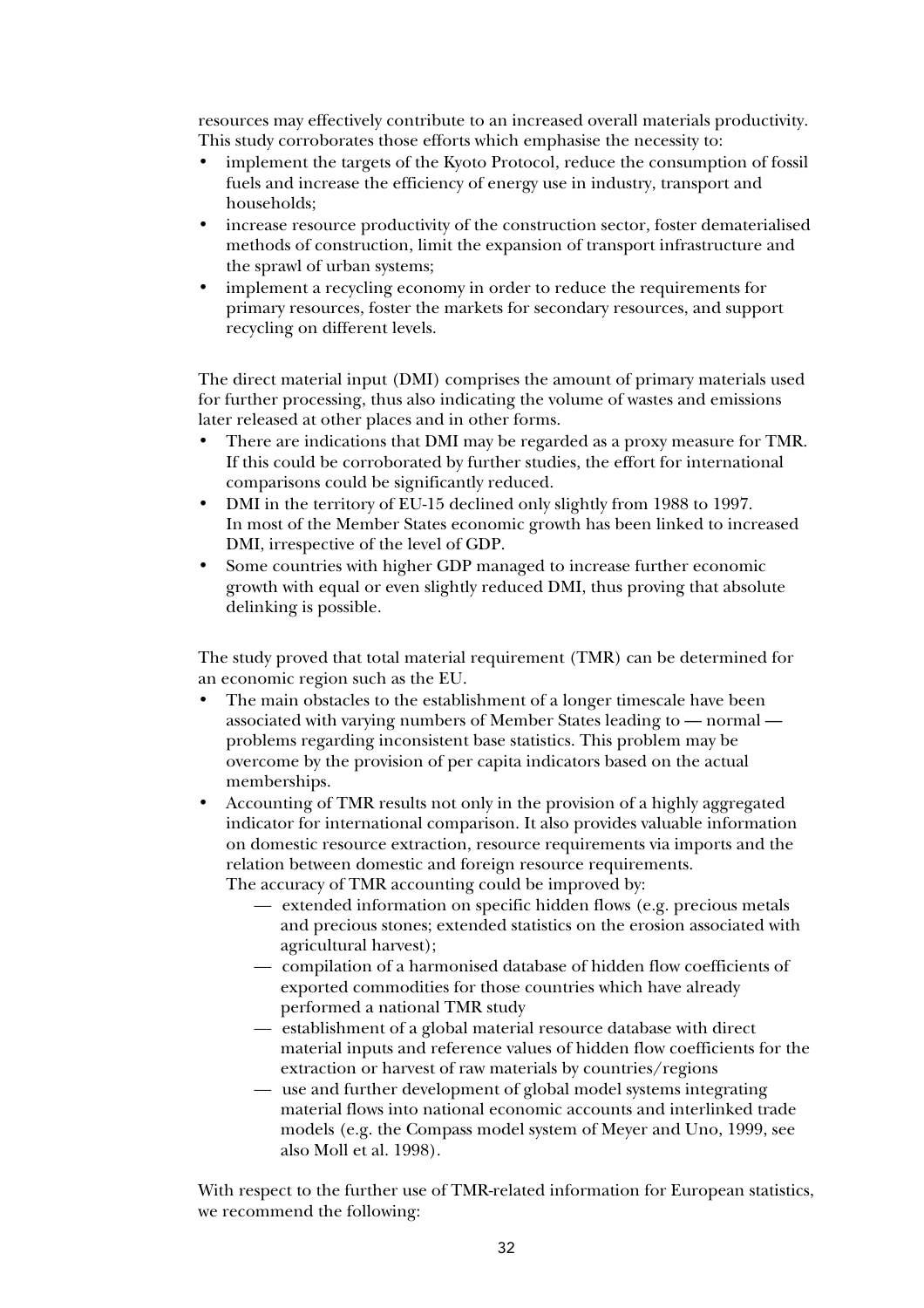- test the applicability and usefulness of EU statistics based on the method described in the technical report (EEA technical report No 56);
- encourage the statistical offices of the Member States, and thereby use their high competence with respect to national data, to develop time series accounts of total domestic material requirements in a commonly agreed data framework;
- establish a European database with international reference data on the resource coefficients for globally traded commodities;
- conduct further studies on TMR and DMI of selected countries in order to evaluate possible correlations;
- monitor the shift in resource requirements and associated environmental pressure to foreign countries and regions outside the EU at adequate intervals;
- support the statistical offices of interested Member States, to monitor progress towards resource productivity.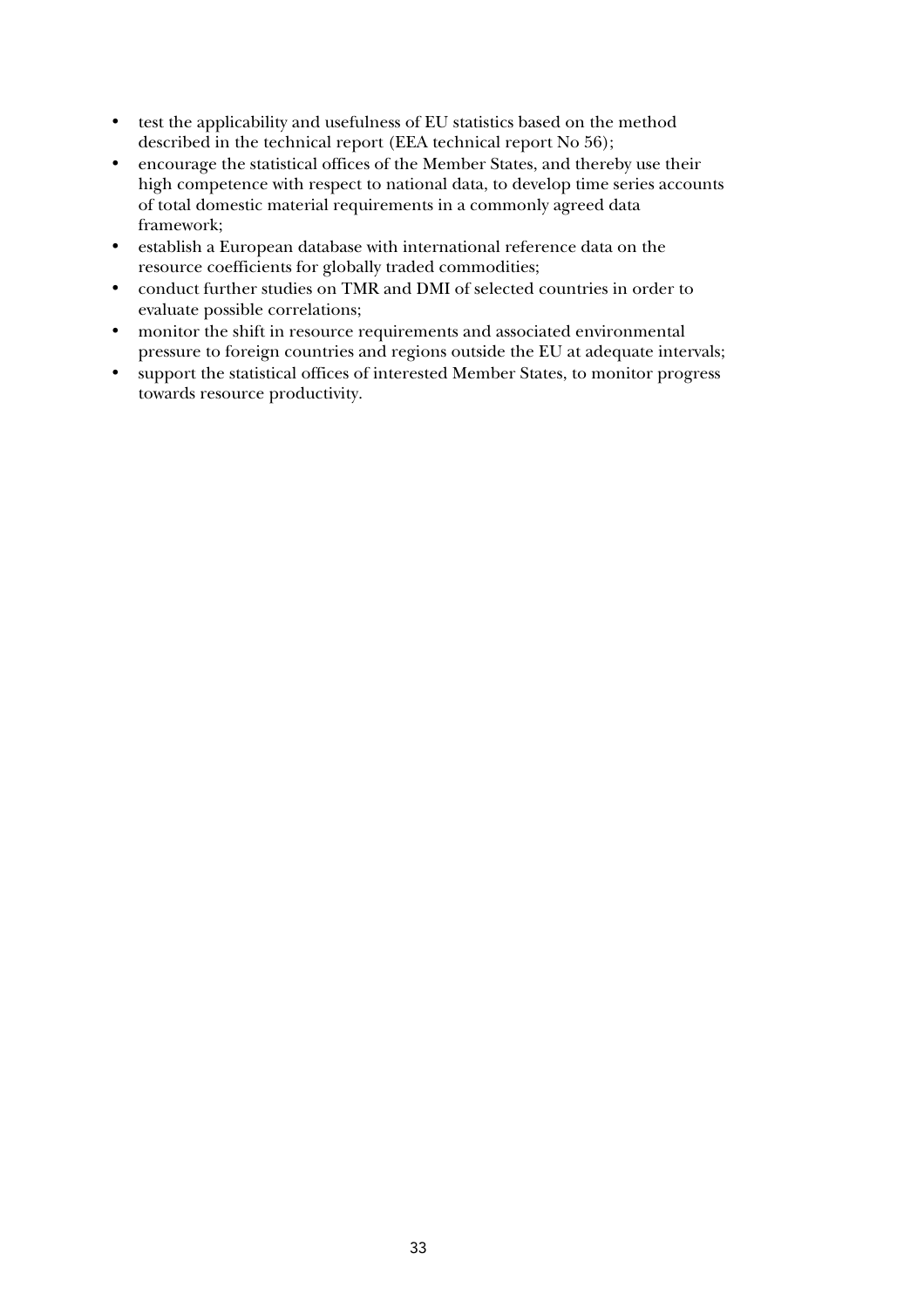### References and further reading

Adriaanse, A., Bringezu, S., Hammond, A., Moriguchi, Y., Rodenburg, E., Rogich, D. and Schütz, H. (1997), *Resource flows: The material basis of industrial economies,* ed. by World Resources Institute, Wuppertal Institute, the Netherlands Ministry of Housing, Spatial Planning and Environment, National Institute for Environmental Studies, Japan, WRI Report, Washington.

Adriaanse, A., Bringezu, S., Hammond, A., Moriguchi, Y., Rodenburg, E., Rogich, D. and Schütz, H. (1998), *Stoffströme: Die materielle Basis von Industriegesellschaften* (German revised version of Adriaanse et al. 1997), ed. by Wuppertal Institute, World Resources Institute, the Netherlands Ministry of Housing, Spatial Planning and Environment, National Institute for Environmental Studies, Japan, Wuppertal Texte, Birkhäuser Verlag, Basel.

Bringezu, S. (1997a), 'Accounting for the physical basis of national economies: Material flow indicators', in B. Moldan et al. (eds.), S*COPE 58 — Sustainability indicators,* pp. 170–180.

Bringezu, S. (1997b), 'From quantity to quality: Materials flow analysis' in: Bringezu, S. et al. (eds.), Proceedings of the ConAccount workshop, 21–23 January 1997, pp. 43–57.

Bringezu, S. (1998), 'Comparison of the material basis of industrial economies', in Bringezu et al. (eds.), Proceedings of the ConAccount Conference, 11–12 September 1997: 57–66.

Bringezu, S. (2000), *Ressourcennutzung in Wirtschaftsräumen. Stoffstromanalysen für eine nachhaltige Raumentwicklung*, Berlin, Tokyo, New York.

Bringezu, S., Behrensmeier, R., Schütz, H. (1997a), *Material flow accounts — Part I — General aspects, aluminium, national overall accounts*, Statistical Office of the European Communities, Doc. MFS/97/6, 94 pp., http://www.wupperinst.org/download/index.html

Bringezu, S., Behrensmeier, R., Schütz, H. (1997b), *Material flow accounts — Part II — Construction materials, packagings, indicators*, Statistical Office of the European Communities, Doc. MFS/97/7, 87 pp., http://www.wupperinst.org/download/index.html

Bringezu, S., Behrensmeier, R., Schütz, H. (1998), 'Material flow accounts indicating environmental pressure from economic sectors', in Uno, K.; Bartelmus, P. (eds.), *Environmental accounting in theory and practice,* Kluwer Academic Publishers, Dortrecht, Boston, London, pp. 213–227.

Bringezu, S., Fischer-Kowalski, M., Klein, R., Palm, V. (1997), 'Regional and national material flow accounting: From paradigm to practice of sustainability', Proceedings of the ConAccount workshop, 21–23 January, Leiden, the Netherlands.

Bringezu, S., Hinterberger, F., Schütz, H. (1994), 'Integrating sustainability into the system of national accounts: The case of interregional material flows',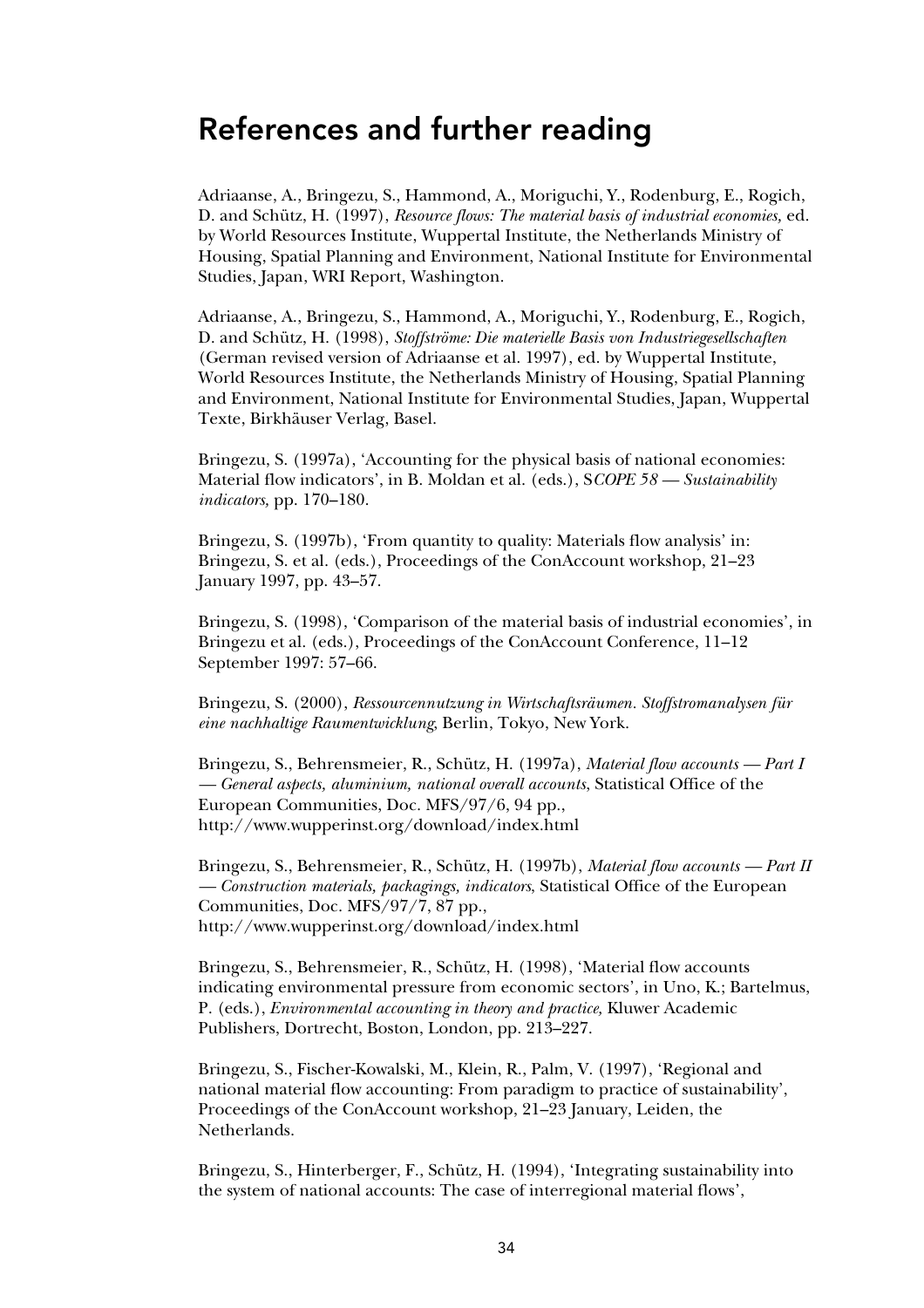Proceedings of the international afcet symposium 'Models of sustainable development', Paris, March 1994, pp. 669–680.

Bringezu, S. and Schütz, H. (1995), 'Wie mißt man die ökologische Zukunftsfähigkeit einer Volkswirtschaft? — Ein Beitrag der Stoffstrombilanzierung am Beispiel der Bundesrepublik Deutschland', in S. Bringezu (ed.), *Neue Ansätze der Umweltstatistik,* pp. 26–54.

Bringezu, S., Schütz, H. (1996a), *Der Ökologische Rucksack des Ruhrgebiets. Ein Vergleich mit Nordrhein-Westfalen und der Bundesrepublik Deutschland*, Wuppertal Institut für Klima-Umwelt-Energie, Wuppertal Papers Nr. 61, Wuppertal.

Bringezu, S. and Schütz, H. (1996b), *Die Stoffliche Basis des Wirtschaftsraumes Ruhr. Ein Vergleich mit Nordrhein-Westfalen und der Bundesrepublik Deutschland,* RuR 6, pp. 433–441.

BUND/Misereor, Zukunftsfähiges Deutschland, Berlin (1995).

European Council (1999), Helsinki European Council, 10 and 11 December 1999, Presidency conclusions 0030/1/99.

European Environment Agency (1999a), 'Environment in the European Union at the turn of the century', Offprint, *Meeting needs, consuming resources,* EEA, Copenhagen.

European Environment Agency (1999b), 'Making sustainability accountable: Ecoefficiency, resource productivity and innovation', Topic report No 11, EEA, Copenhagen.

Factor 10 Club, Carnoules Declaration, Wuppertal, Wuppertal Institute for Climate, Environment, Energy, (1995).

Gallenkemper, B., Gellenbeck, Bringezu, S., Schütz, H., Doedens, H. and Ciesielski, R. (1999), 'Grundlagen für die Bilanzierung von Baustoffströmen im Bereich einer Kommune', *Korrespondenz Abwasser* (46), Nr. 9, pp. 1437–1444.

Jänicke, M. (1997), 'The role of MFA and resource management in national environmental policies', in: Bringezu S., Fischer-Kowalski M., Klein R., Palm V., *Analysis for action: Support for policy towards sustainability by material flow accounting*, Proceedings of the ConAccount Conference, 11–12 September 1997, Wuppertal, pp. 68–72.

Juutinen, A. and Mäenpää, I. (1999), *Time series for the total material requirement of finnish economy* — Summary. Eco-efficient Finland project, Interim report 15 August 1999, University of Oulu, Thule Institute, http://thule.oulu.fi/ecoef.

Kuhndt, M. and Liedtke, C. (1999), *Die Compass-Methodik — Companies and sectors path to sustainability,* Wuppertal Papers Nr. 97, Wuppertal Institut.

Meyer, B. and Uno, K. (1999), Global econometric 3E- modelling: The system Compass paper presented at the 1999 International Conference on Mission Earth, 17–20 January, San Francisco.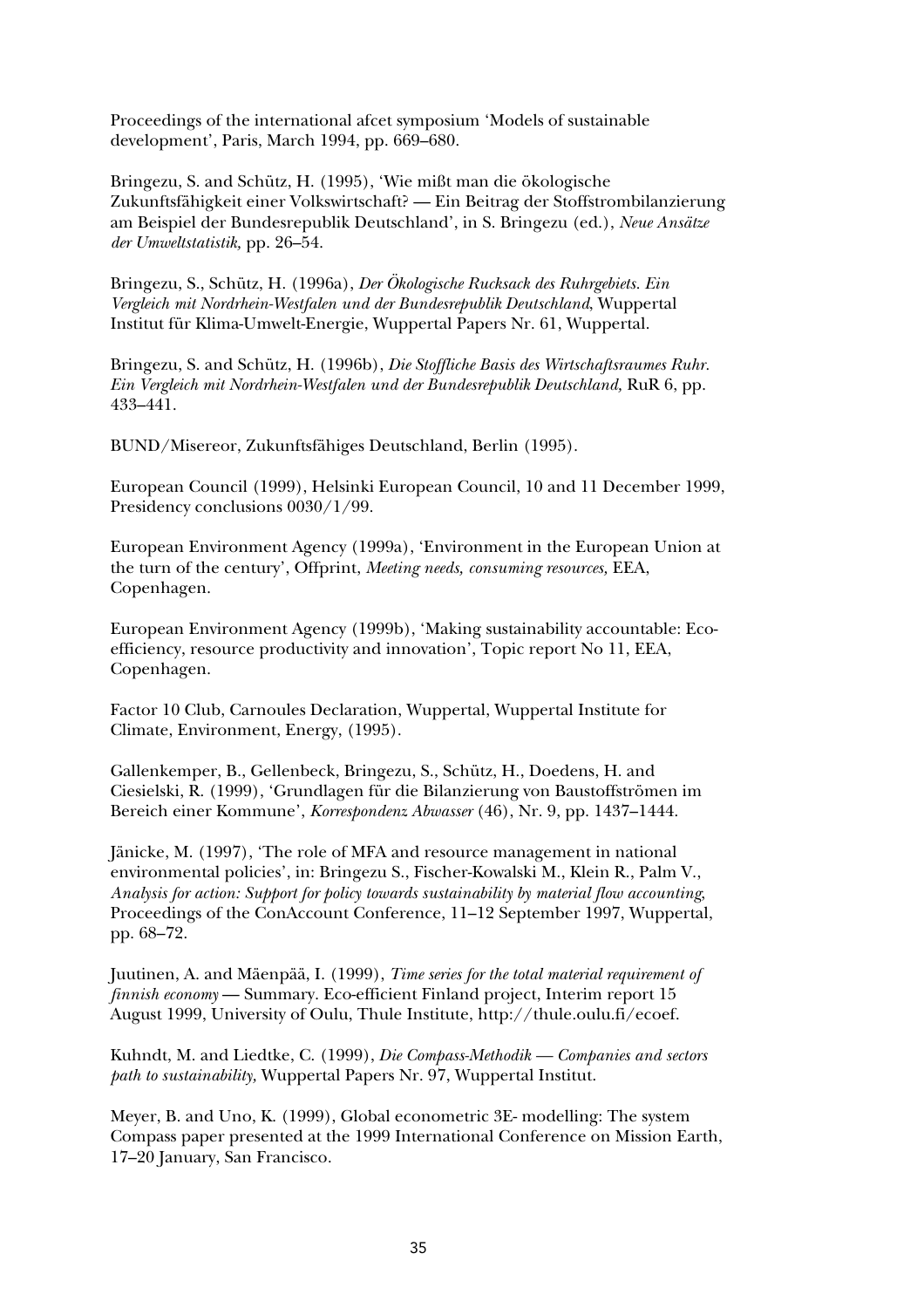Ministry of the Environment (Finland), Eurostat, *The Finnish environment. Material flow accounting as a measure of the total consumption of natural resources*, Helsinki, 1999.

Moll, S., Bringezu, S., Femia, A., Hinterberger, F. (1998). Ein Input-Output-Ansatz zur Analyse des totalen Ressourcenverbrauchs einer Nationalökonomie, Ein Beitrag zur Methodik der volkswirtschaftlichen Materialintensitätsanalyse, Beitrag zum 6. Stuttgarter Input-Output-Workshop, Mimeo.

Mündl, A., Schütz, H., Stodulski, W., Sleszynski, J. and Welfens, M. J. (1999), *Sustainable development by dematerialisation in production and consumption — Strategy for the new environmental policy in Poland,* Report 3, 1999, Institute for Sustainable Development, Warsaw.

Schmidt-Bleek, F. (1993), *Wieviel Umwelt braucht der Mensch? MIPS — das Maß für ökologisches Wirtschaften*, Birkhäuser Verlag, Basel, Neuauflage unter dem Titel: Wieviel Umwelt braucht der Mensch? Faktor 10 — das Maß für ökologisches Wirtschaften, dtv, München, 1997.

Schmidt-Bleek, F. et al. (1997), *Das Wuppertal Haus*, Projektdokumentation zur Ausstellung, Ein Mips-Konzept zum experimentellen Bauen und Wohnen, ISBN 3- 929944-02-2.

Schütz, H. (1997), 'MFA Germany: Methods, empirical results and trade issues', in Bringezu, S. et al. (eds.), Proceedings of the ConAccount workshop, 21–23 January 1997, pp. 173-177.

von Weizsäcker, E. U., Lovins, A., Lovins, H. (1997), *Factor four. Doubling wealth, halving resource use*, Earthscan, London.